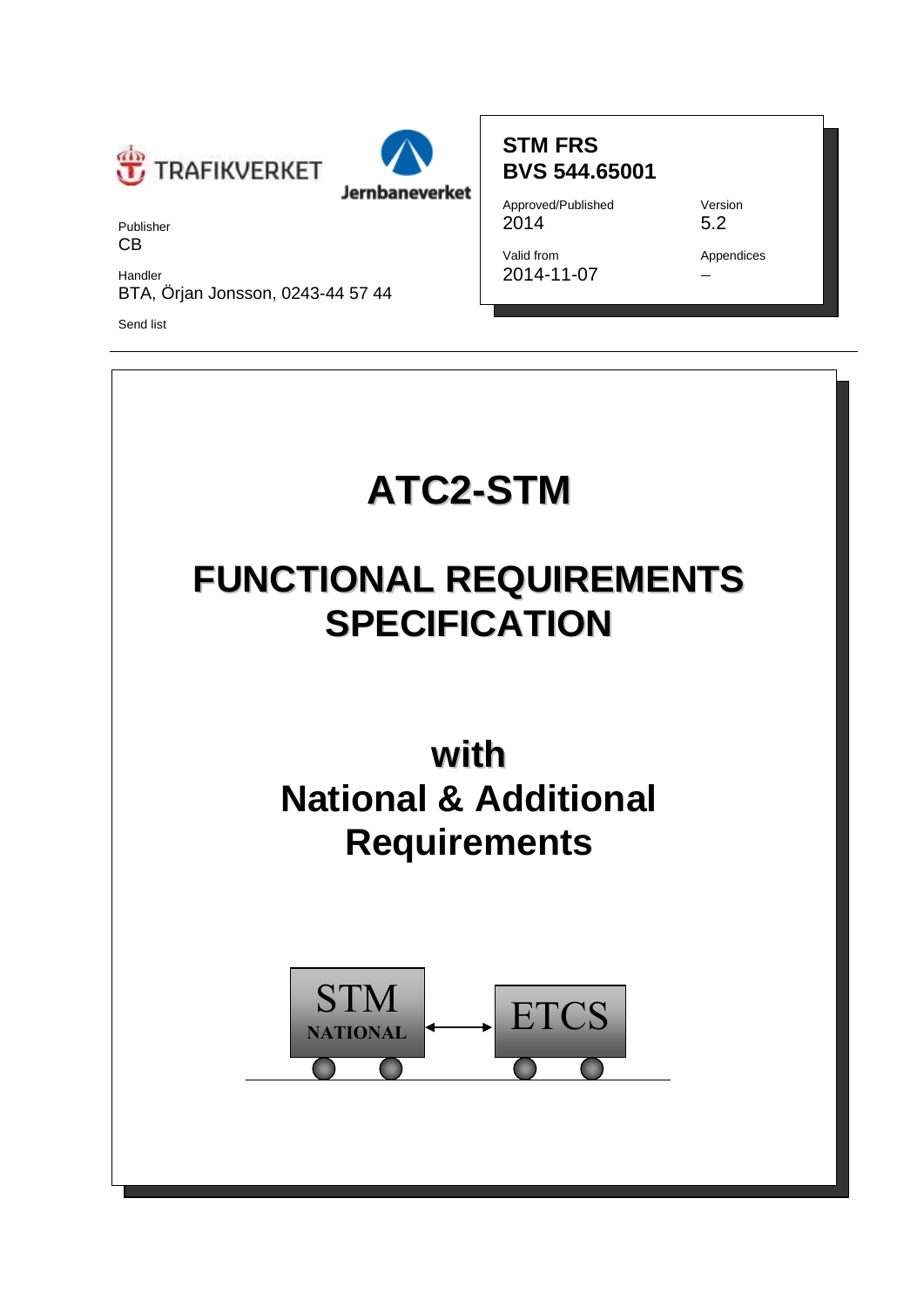$\sqrt{2}$ 

(blank)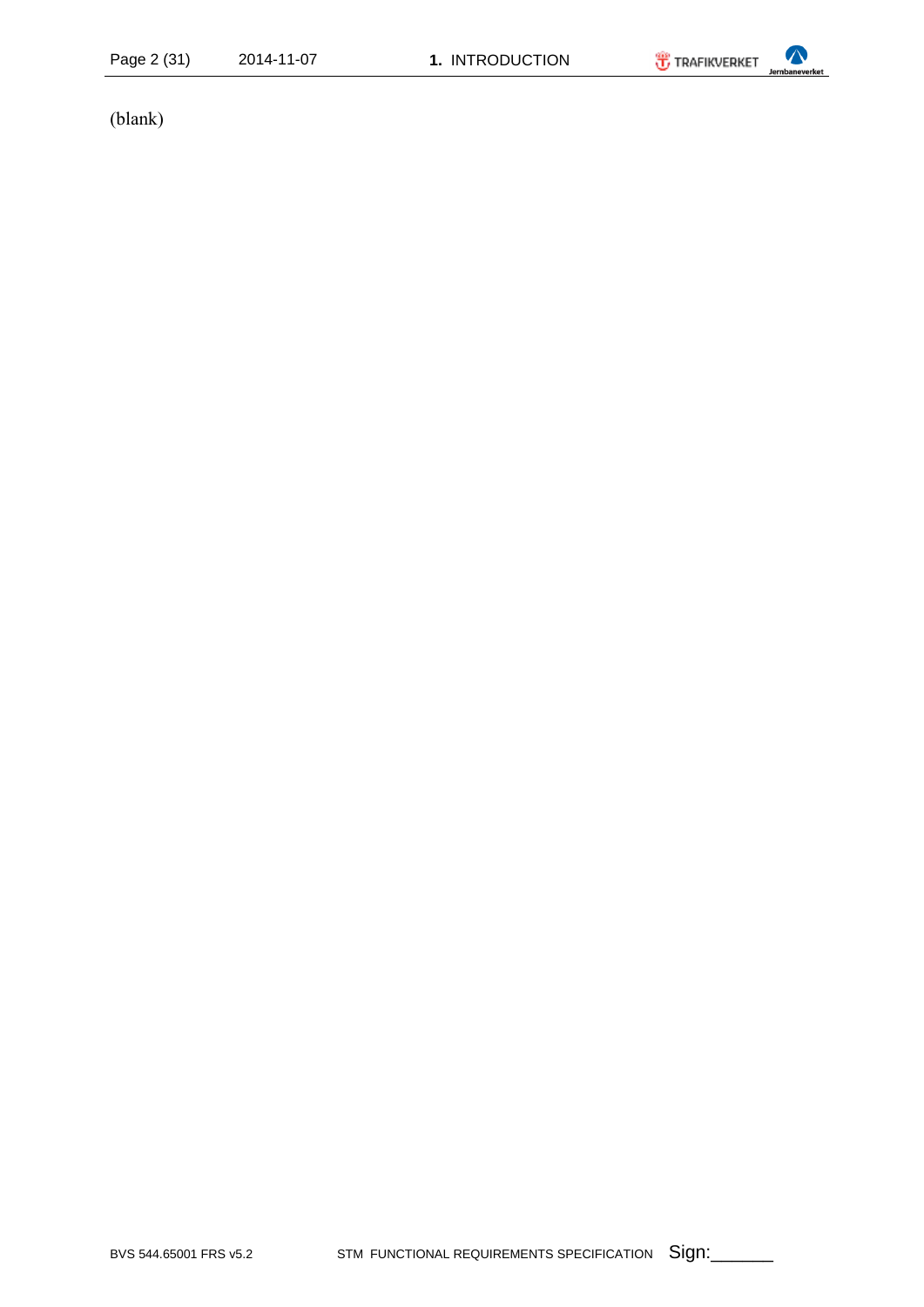$\sqrt{}$ 

# **Chapter 1: INTRODUCTION**

#### *Contents*

| <b>CHAPTER 1: INTRODUCTION</b>     |    |
|------------------------------------|----|
| <b>INTRODUCTION</b>                |    |
| $Scope$ <sub>___</sub><br>1.1.1    |    |
| 1.1.2 Document understanding       | 8  |
| 1.1.3 Document References          | 10 |
| 1.1.4 System Overview              | 11 |
| <b>DEFINITIONS</b>                 | 13 |
| 1.2.1 System Conditions Overview   | 13 |
| 1.2.2 Definitions and explanations | 13 |
| <b>NATIONAL STM</b><br>1.3         | 29 |
| <b>INDEX</b><br>1.4                | 31 |
| 1.4.1 Changes, figures and tables  | 31 |

*Contents lists of figures and tables: refer to the final chapter.*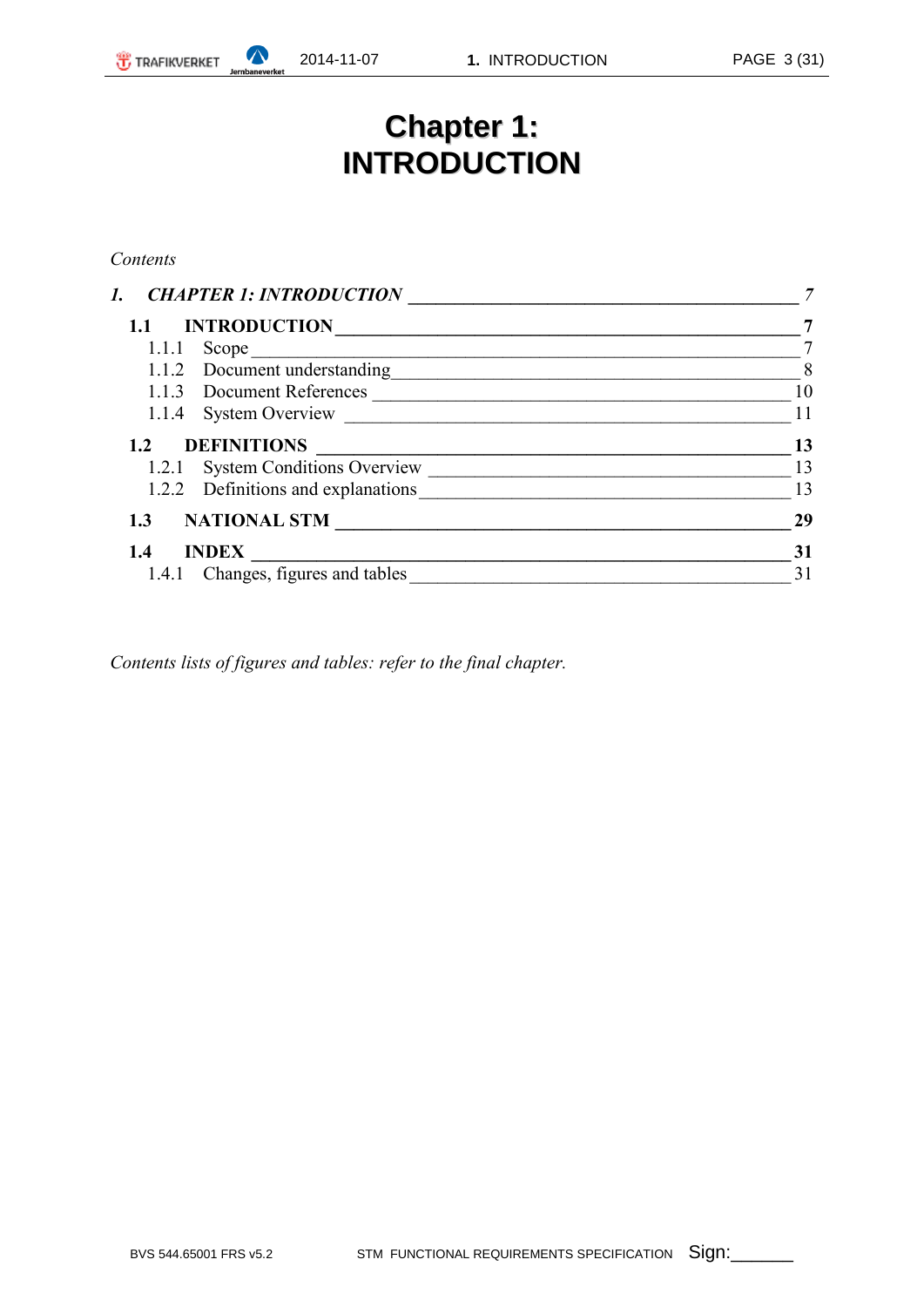## **Document Modification History**

| Ver-<br>sion | Modification                                                                                                                                                                                                                                                                                                                                                                                                                                         | Valid from      | Prepared                      | Approved |
|--------------|------------------------------------------------------------------------------------------------------------------------------------------------------------------------------------------------------------------------------------------------------------------------------------------------------------------------------------------------------------------------------------------------------------------------------------------------------|-----------------|-------------------------------|----------|
|              |                                                                                                                                                                                                                                                                                                                                                                                                                                                      |                 |                               |          |
| 5.2          | Changes<br>Updated according to <i>[Delta FRS v1.27]</i><br>Figures $\&$ tables: fixed captions, see index<br>Blue marks added (also in unchanged text) to<br>show differences between F-/A-requirements<br>Old Reserve-footnotes removed                                                                                                                                                                                                            | 7 Nov.2014      | <b>B</b> Bryntse<br>ÅF        |          |
| 5.1          | Changes<br>Updated according to <i>[Delta FRS v1.11]</i>                                                                                                                                                                                                                                                                                                                                                                                             | 28 Oct.<br>2009 | <b>B</b> Bryntse<br>Teknogram |          |
| 5.0          | Changes<br>Updated according to <i>[Delta FRS v0.46]</i> and<br>[Nationella krav i FRS GRS RAMS 0906.xls]<br>Adjusted according to [STM Granskning FRS<br>4.3 o 4.4 $v0.5/$ $v0.3$ $O$ J090626]<br>29.06.2009<br>National F-requirements & Notes: Mandatory.<br>Additional A-req's and A-notes (marked "A-<br>info"). Replaces or extends corresponding<br>national information.<br>Change marks since [FRS v4] with hidden<br>$text + index lists.$ |                 | <b>B</b> Bryntse<br>Teknogram |          |
|              | Addition<br>No.<br>Release group<br>1.<br>Send / receive BP<br>2.<br>3.<br>DMI / Planning area<br>Early increase<br>4.<br>Passive PT<br>5.<br><b>SX</b><br>6.<br>7.<br>Miscellaneous                                                                                                                                                                                                                                                                 | 66              |                               |          |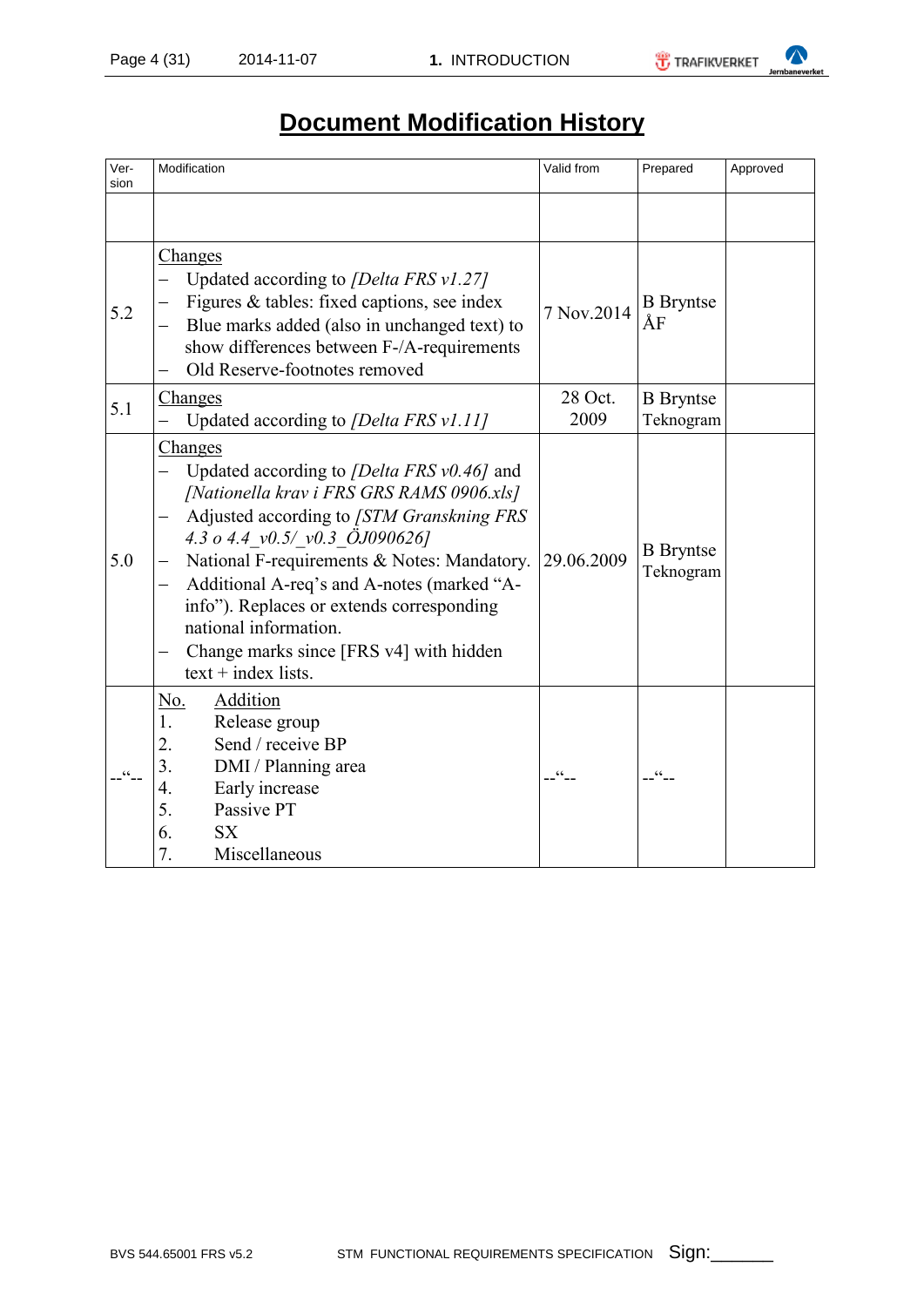

 $\sqrt{}$ 

| Ver-<br>sion | Modification                                                                                                                                                                                                                                                                                                                                                                                                                                                                                                                                                                                                                                                                                                                                                                                                                                                                                     | Valid from | Prepared                         | Approved         |
|--------------|--------------------------------------------------------------------------------------------------------------------------------------------------------------------------------------------------------------------------------------------------------------------------------------------------------------------------------------------------------------------------------------------------------------------------------------------------------------------------------------------------------------------------------------------------------------------------------------------------------------------------------------------------------------------------------------------------------------------------------------------------------------------------------------------------------------------------------------------------------------------------------------------------|------------|----------------------------------|------------------|
| 4.0          | National ATC2-STM, for approval by JBV, BV.<br>Requirements in chapters 3, 4, 5 and 8:<br>F30013336, F40014298, F50015059, F8001<br>Functionally changed requirements:<br>F3009-10/13/19-29/32-33/38-39/48/51-52/54/56<br>/59/62-63/75/77-80/84/88/91/93/94A/96, F3101-<br>04/07-12/16-17/20-22/24/27/29-34/36-39/43/45-<br>54 / 58 / 62 / 67 / 73 - 77 / 83 - 84 / 89 / 91 / 93 / 99, F 3 204 - 06<br>$/17/20 - 25/27/30 -$<br>33/38/48/52/56/57A/65/69/73/75/87 /94-95,<br>F3305/07/09-10/24-33,<br>F4001-02+A/07-08/14-18/20/22-32/34-35/38-41<br>/43-48/48A/49-50 /52-54/59-60/67-72/74-92/94,<br>F4101-04/07-08 /17-19/21-24+A-F/27-33/36-<br>37/39-40/42A/50/52-55 /61-64/66-67/69/71-72<br>/74-76 /77-78/82-83/85-86 /88/91/98+A /99A-H,<br>F4200-01-03+A-B /04-05 /07-08/10/12-14 /18<br>/22-28 /28A-B/29/31-32 /34-98,<br>F5001-10+A/23/27-59,<br>F8001: BK-1b-2 /PT.1,3-4/RO/RK/H16/BP | 09.02.2007 | <b>B</b> Bryntse<br>Teknogram BV | Ö Jonsson        |
| 3.0          | European ATC2-STM version.<br>For approval by JBV, BV.                                                                                                                                                                                                                                                                                                                                                                                                                                                                                                                                                                                                                                                                                                                                                                                                                                           | 24.6.2002  | Ö Jonsson                        | $S-H$<br>Nilsson |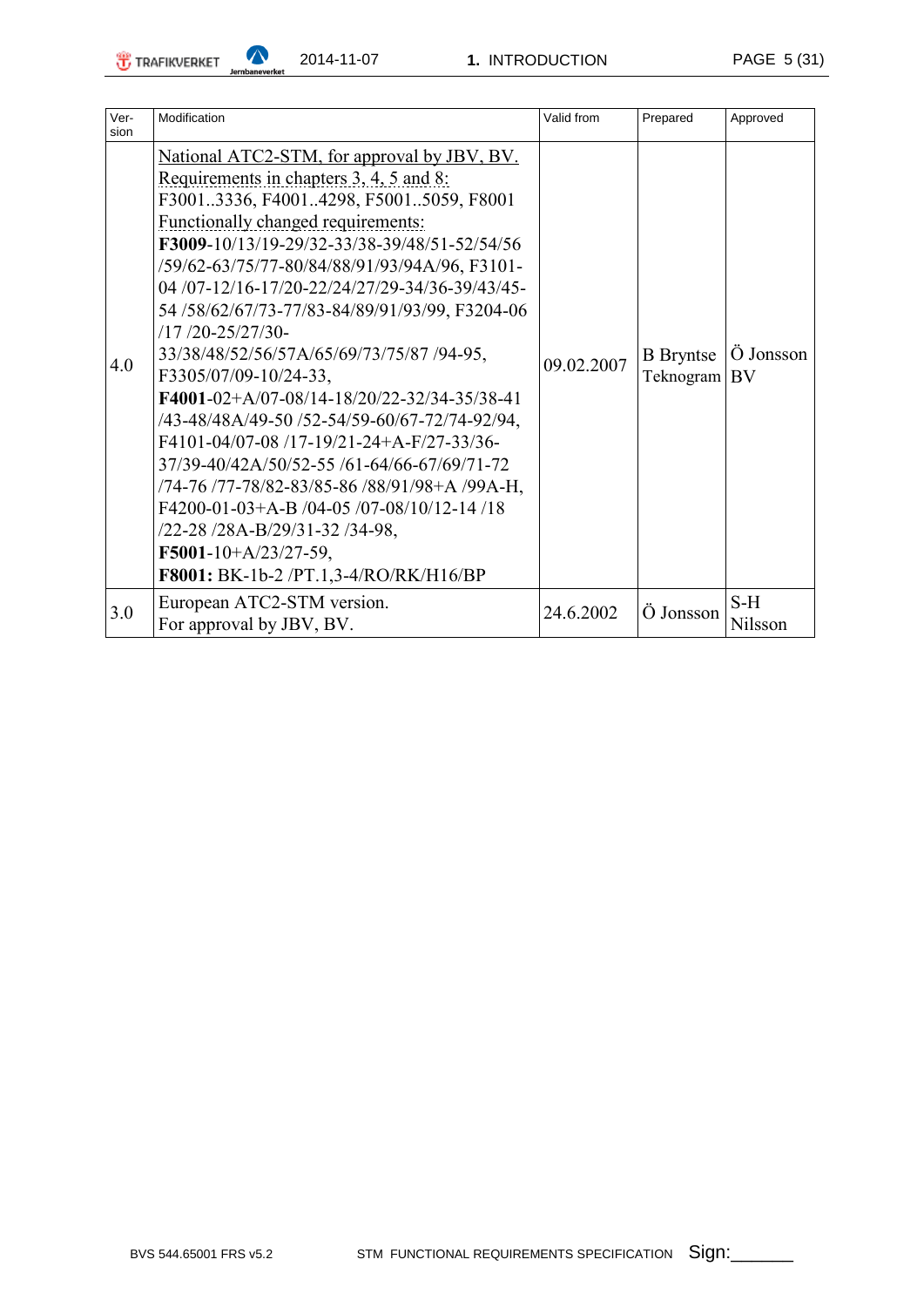$\sqrt{2}$ 

(blank)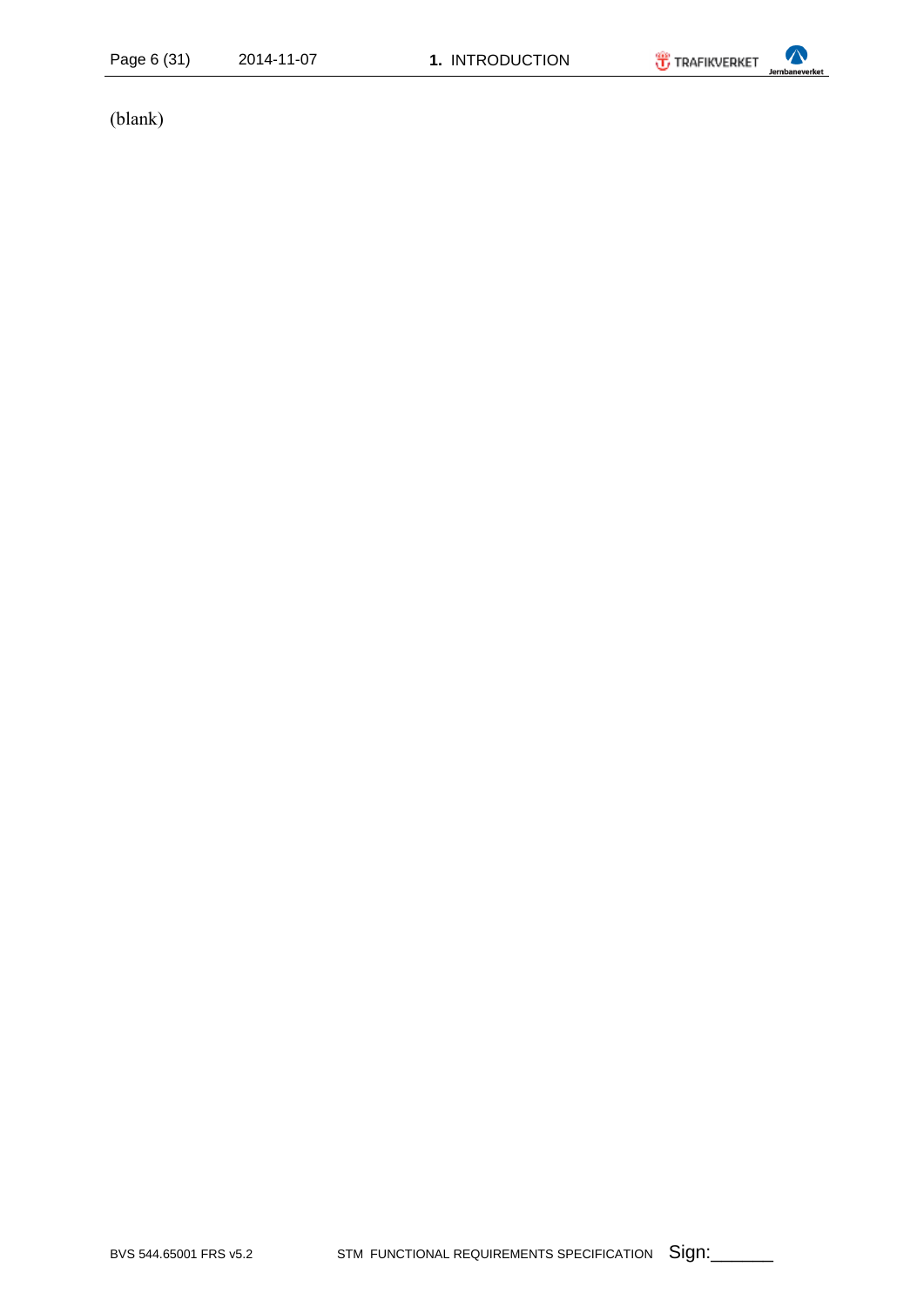## <span id="page-6-0"></span>**1. CHAPTER 1: INTRODUCTION**

## <span id="page-6-1"></span>**1.1 INTRODUCTION**

#### <span id="page-6-2"></span>**1.1.1 Scope**

This document specifies how the national ATC2-STM system shall work together with the onboard ETCS to fulfil the ATC-2 requirements, including a number of improvements.<sup>1</sup>

This is a system working on the ETCS level **STM**. Under this level, the system is operating in the ETCS mode **STM National** (SN). During a mission in an ATC2- STM area, the active STM will be in the **Data Available** state (DA).

#### Starting up in ATC2-STM area

During the Start of mission procedure, the STM will pass through a number of STM states in which various functions are handled, like start tests and input of train data. If the system was started in an ATC2-STM area, the STM will take over by proceeding to the Data Available state (ordered by the ETCS, according to a previous driver input).

#### Starting up in another area

If the system was started in another ETCS area, the STM will stay passive in the Cold Standby state, while the ETCS or another STM is in charge.

#### Passing the border into an ATC2-STM area

When this train approaches the border to an ATC2-STM area, the STM will prepare for this by entering the Hot Standby state first, in which the reading of ATC-2 balises starts (but not the full speed supervision program). This prepares the STM before the take-over, by providing the STM with relevant information. At the border, the STM will take over by entering the Data Available state (controlled by ETCS), in which both balise reading and speed supervision functions are activated.

#### Running in ATC2-STM area

While the STM is in charge, it reads track information and supervises the train speed according to this information. The STM communicates with the driver via the DMI. Should the train pass a signal at stop or run too fast, the STM will intervene with full service or emergency braking. The ETCS works mainly as a train interface, but can also administer the passing into other types of ETCS areas (using other STM's or operating in another ETCS level).

<sup>1</sup> Since [ATC2]

 $\overline{a}$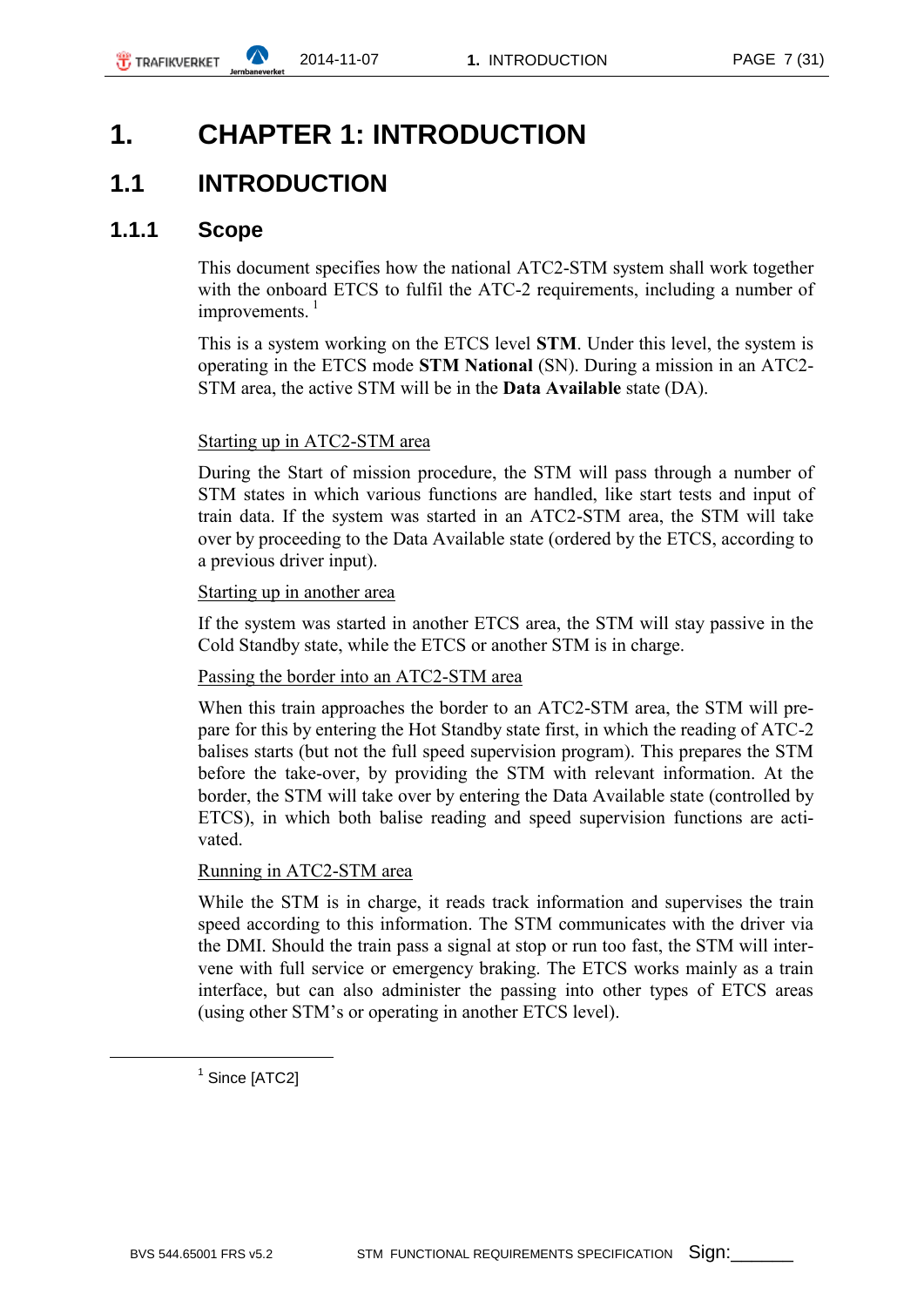Page 8 (31) 2014-11-07 **1.** INTRODUCTION

#### **1.1.1.1 Overview**

This STM specification consists of the following parts:

*Table 1.1-1. Document overview*

| Chapter <sup>2</sup> Contents |                                |
|-------------------------------|--------------------------------|
|                               | <b>INTRODUCTION</b>            |
| 3                             | INFORMATION FLOW TRACK - TRAIN |
| 4                             | <b>SUPERVISION FUNCTIONS</b>   |
| 5                             | AUXILIARY FUNCTIONS            |
|                               | <b>TABLES</b>                  |

References to sections within a chapter are written in the format [sub-section number]. Example: [3.4.5.6].

References to the tables in chapter 8 are written as: [Table X].

The requirements are numbered according to the chapter number, starting at F3001 in chapter 3, at F4001 in chapter 4, and so on.

#### **1.1.1.2 This document**

This is an introductory chapter that explains how to read the others.

### <span id="page-7-0"></span>**1.1.2 Document understanding**

#### **1.1.2.1 Requirements (normative)**

The requirements are solely meant for the ATC2-STM.

Requirement types:

- F-requirements. Minimum functionality to be fulfilled.
- A-requirements. Alternate function to be fulfilled as an option to the related Frequirement.

 $\overline{a}$ 

 $2$  Corresponds to the chapters in the ATC-2 handbook [ATCH1].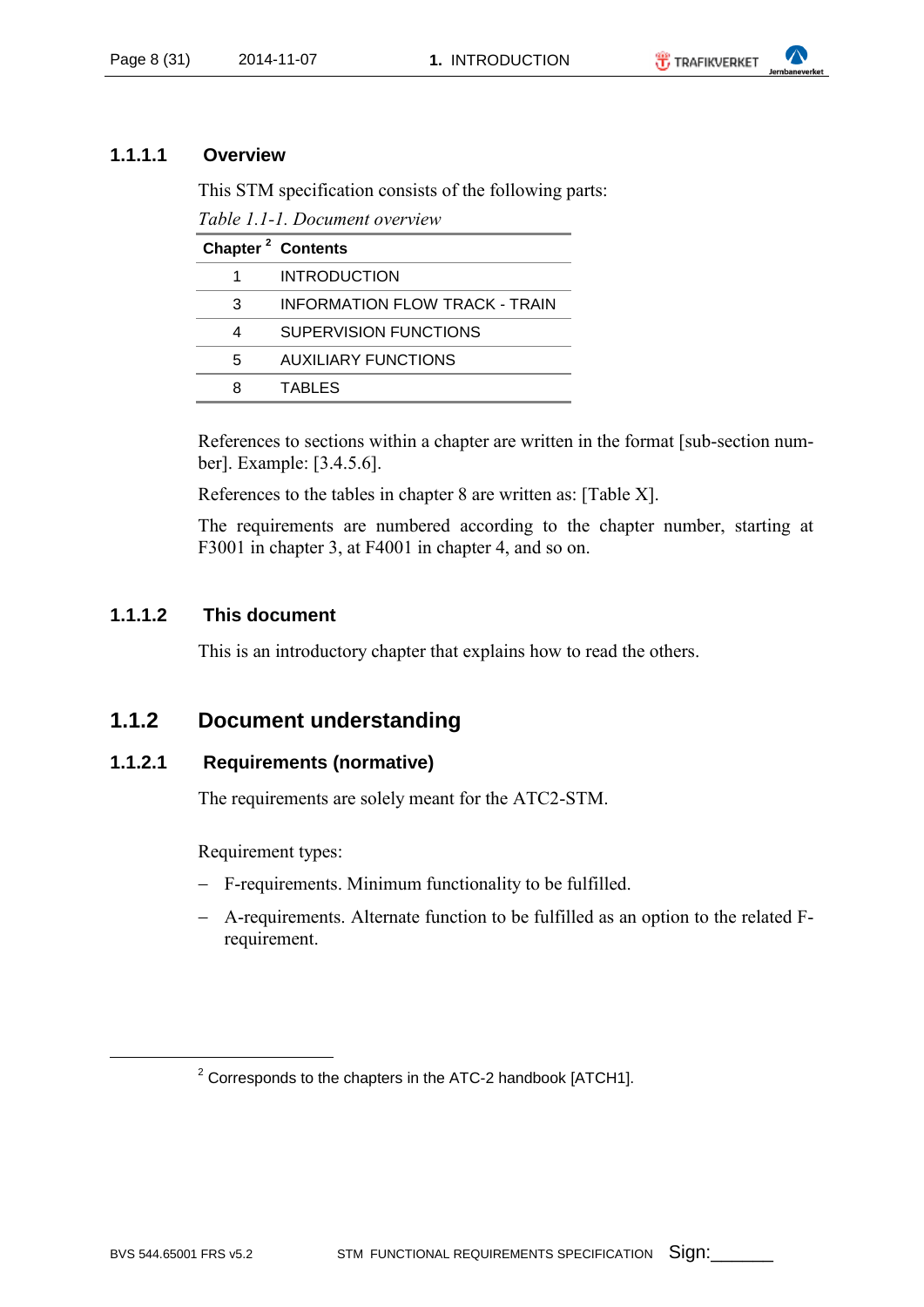Requirement text:

- Is preceded by a requirement number that begins with a letter.
- Contains the word "shall"
- May consist of several statements, numbered a), b), c) and so on
- Each statement may consist of several sub-statements, numbered 1, 2, 3 and so on
- May be followed by an included table (completely or partially). This must be directly referred to by the requirement
- Should only occur once in the FRS
- Differences between two related F- and A-requirements are marked with a light blue background colour in the beginning of every line or table row.

#### **1.1.2.2 Explanations (non-normative)**

This information is needed for clarification and shall not be regarded as requirements.

Informative text:

- Is preceded by the text "*Note*" but not by a requirement number
- Does not contain the word "shall"
- May follow directly after a requirement
- May duplicate a requirement in another sub-section.

#### **1.1.2.3 Additional requirements (optional)**

There are some additional functions that may be included in the STM. An additional function consists of one or more requirements with a requirement number that begins with the letter 'A'. If the A-requirement is used, then the F-requirement with the same number is replaced and is not to be used. If an additional function is implemented all corresponding A-requirements should be used.

#### **1.1.2.4 Requirement numbering method**

When changing a requirement, it must be documented from which FRS version that it was changed.

- $-$  A changed requirement F1234 from FRS v5.N is to be given the complete number F1234.5Na.
- When a new F-requirement is added to FRS v5.N after F1234, it can be numbered for example A1234.5Nn or F1234A.5Nn*.*
- "a" and "n" are sequence numbers which are increased alphabetically (a-b-c etc, or n-o-p etc.) if more than one change has been discussed.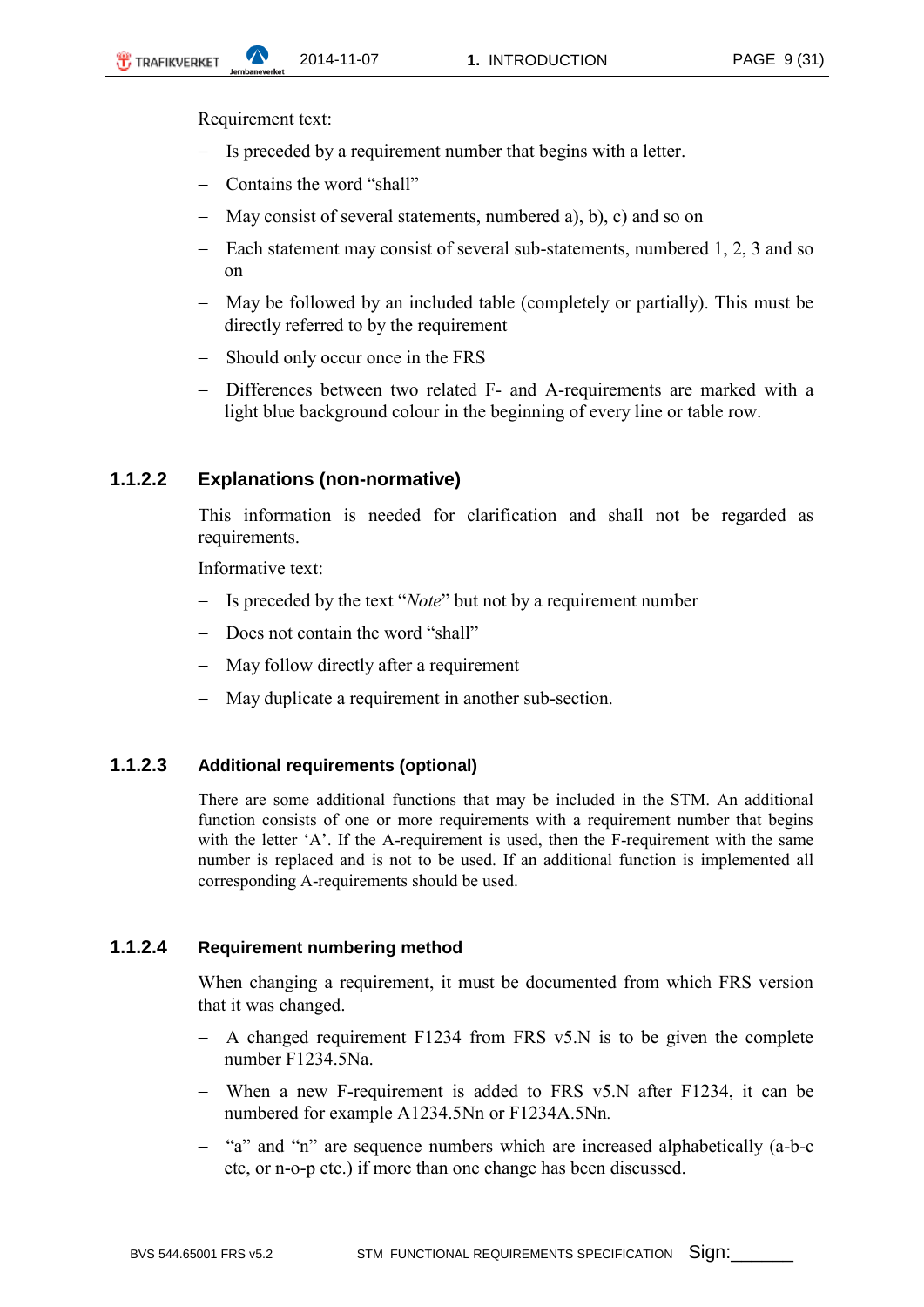If different FRS versions documents exist as valid documents in parallel, for example FRS v5.N (Baseline 2) and v6.M (Baseline 3), special care must be taken if version 5.N has to be upgraded to version 5.N+1. If this upgraded FRS version contains changes in the same requirements as FRS v6.M, *it must be ensured that these requirements do not become identically numbered*.

### <span id="page-9-0"></span>**1.1.3 Document References**

#### **1.1.3.1 ETCS documents**

The following documents have been used as a basis for all notes and assumptions about the ETCS in this specification.

|  |  |  | Table 1.1-2. ETCS documents |
|--|--|--|-----------------------------|
|--|--|--|-----------------------------|

| <b>Short Name</b> | <b>Document Name</b>                                                   | Edi-<br>tion       | Sub-<br>set |
|-------------------|------------------------------------------------------------------------|--------------------|-------------|
| [EDMI]            | STM DMI with Planning Area                                             | A                  | --          |
| [EMMI]            | FIS for the Man Machine Interface                                      | 2.0.0              | 33          |
| <b>[ETI]</b>      | <b>FIS Train Interface</b>                                             | 2.0.0              | 34          |
| [EFRS]            | <b>ERTMS/ETCS Functional Requirements Specification</b>                | 4.29               |             |
| [ESRS]            | <b>ERTMS/ETCS Class 1: UNISIG System Requirements</b><br>Specification | 2.3.0 <sup>3</sup> | 26          |
| [ESSRSS]          | ERTMS/ETCS Class 1: UNISIG System Macro Function<br><b>SSRS</b>        | 2.0.0              | 30          |
| [ESTM]            | <b>Specific Transmission Module FFFIS</b>                              | 2.1.1 <sup>4</sup> | 35          |
| [ESTMT]           | STM FFFIS Safe Time Layer                                              | 2.2.0              | 56          |
| [ESTML]           | STM FFFIS Safe Link Layer                                              | 2.2.0              | 57          |
| [ESTMA]           | <b>STM FFFIS Safe Application Layer</b>                                | 2.1.1              | 58          |
| [ESTMP]           | Performance Requirements for STMs                                      | 2.1.1              | 59          |
| $[ETC-2]$         | Test Cases, chaper 2                                                   | 1.0.0              | 74          |
| $[ETP-5-2]$       | Test Plan, chapter 5-2                                                 | 2.2.2              | 76          |
| $[ETP-6-3]$       | Test Plan, chapter 6-3                                                 | 2.0.0              | 76          |
| $[ETP-7]$         | Test Plan, chapter 7                                                   | 1.0.0              | 76          |
| [TSIA]            | Interoperability-related consolidation on TSI annex A<br>documents     | 1.2.0              | 108         |

<sup>&</sup>lt;sup>3</sup> Waiting for v3

 $\overline{a}$ 

 $4$  Later versions (2.x.x) are regarded as drafts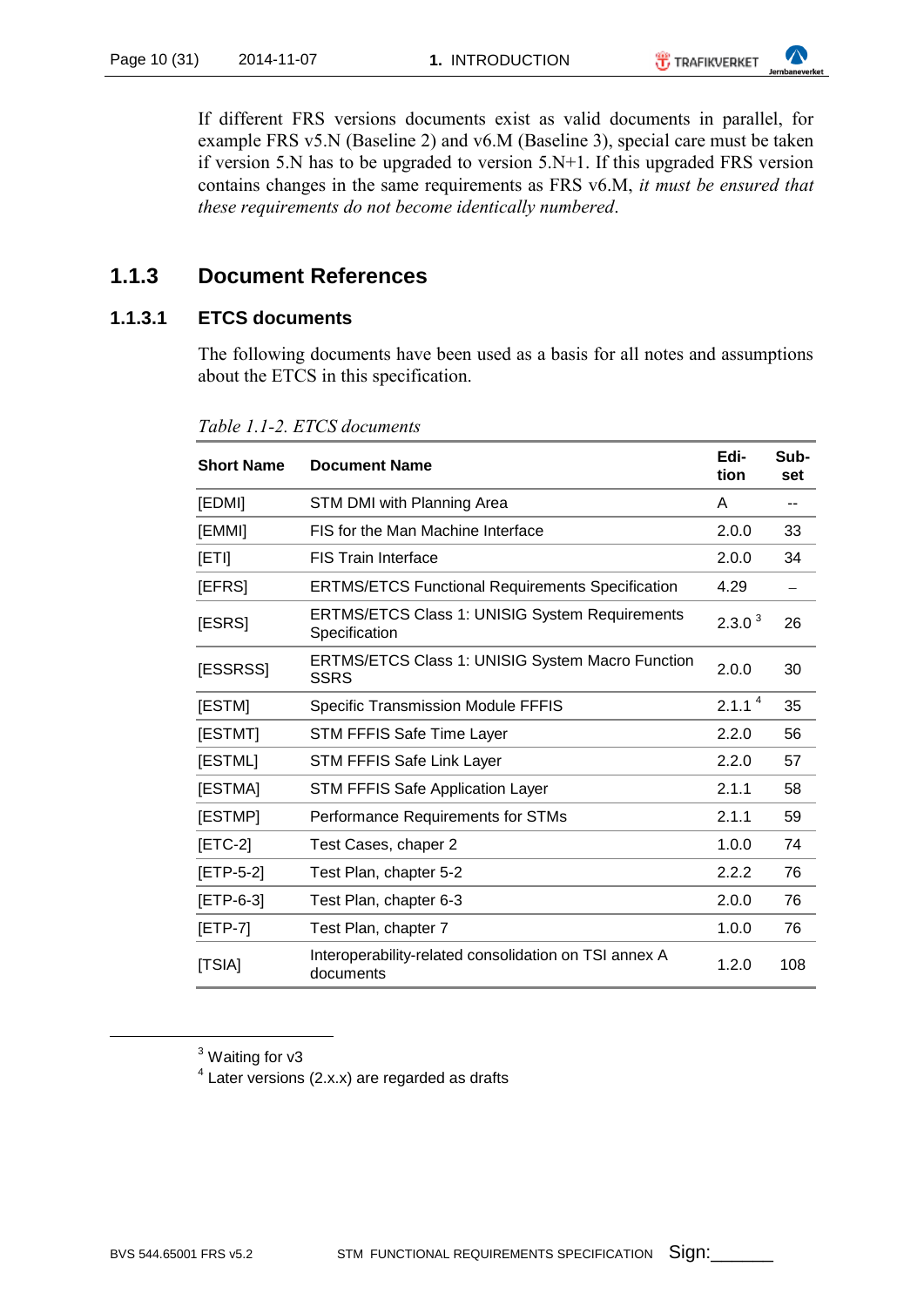#### **1.1.3.2 ATC-2 and ATC2-STM references**

*Table 1.1-3. ATC-2 and ATC2-STM references*

|         | <b>Short Name</b> Document or System                                        | <b>Edition</b> |
|---------|-----------------------------------------------------------------------------|----------------|
| [ATC2]  | According to [ATC2A] and [ATC2B]                                            |                |
| [ATC2A] | Ansaldo's ATC-2 system, L10000                                              |                |
| [ATC2B] | Bombardier's ATC-2 system, Ebicab                                           |                |
| [ATCH]  | ATC handbok, BVH 544.3000030009 (2006)                                      |                |
| [FRSE]  | European ATC2-STM FRS, BVH 544.65001                                        | 3              |
| [GRS]   | National STM General Technical Requirements Specification,<br>100 200 E 004 | 5              |
| [DFRS]  | Delta FRS                                                                   |                |

### <span id="page-10-0"></span>**1.1.4 System Overview**

*Figure 1.1-1. ATC2-STM System Overview*



#### **1.1.4.1 General description**

The Swedish and Norwegian train control/protection system consists of the following onboard equipment:

- ETCS, European Train Control System (ERTMS-ETCS onboard).
- ATC2-STM, national Automatic Train Control equipment (also called the STM).
- DMI, Driver Machine Interface, a driver panel with buttons and indications.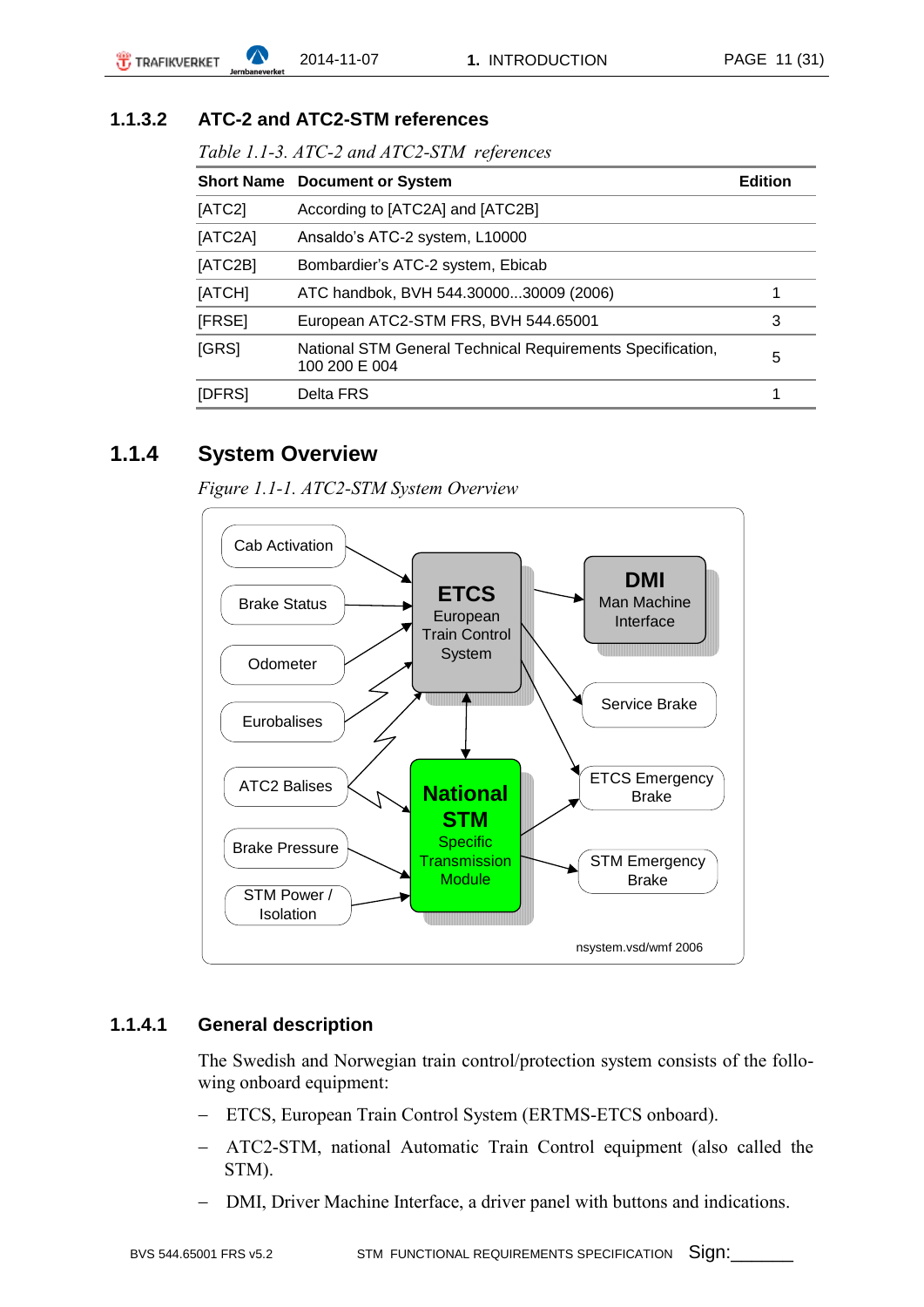- BTM, Balise Transmission Module, a transmission equipment which is a built-in part of either the ETCS or the ATC2-STM.

An engine may either use the same onboard equipment for both cabs, or use two equipments, one for each cab.

The ETCS and the STM onboard equipments shall cooperate with each other according to certain rules, as specified in this document. In ATC2-STM area (using the exisiting infrastructure), the system will work on the ETCS level **STM**. At this level, the ETCS mode **STM National** (SN) will be used.

The ATC2-STM main tasks are:

- Communication with the ETCS
- Driver communication via the driver's panel, the DMI
- Receiving train data via the ETCS and the DMI
- Interpretation of messages from ATC-2 balises
- Supervision of speed limits and braking curves
- Brake intervention when necessary
- Administer the Start of mission and End of mission procedures

Main tasks for ETCS in SN mode:

- System supervision
- Communication with the active STM
- Driver communication via the driver's panel, the DMI
- Receiving of ETCS train data via the DMI
- Provide the STM with train speed and odometer information
- Interpretation of eurobalises
- Handling of border passage into countries or areas for other ETCS levels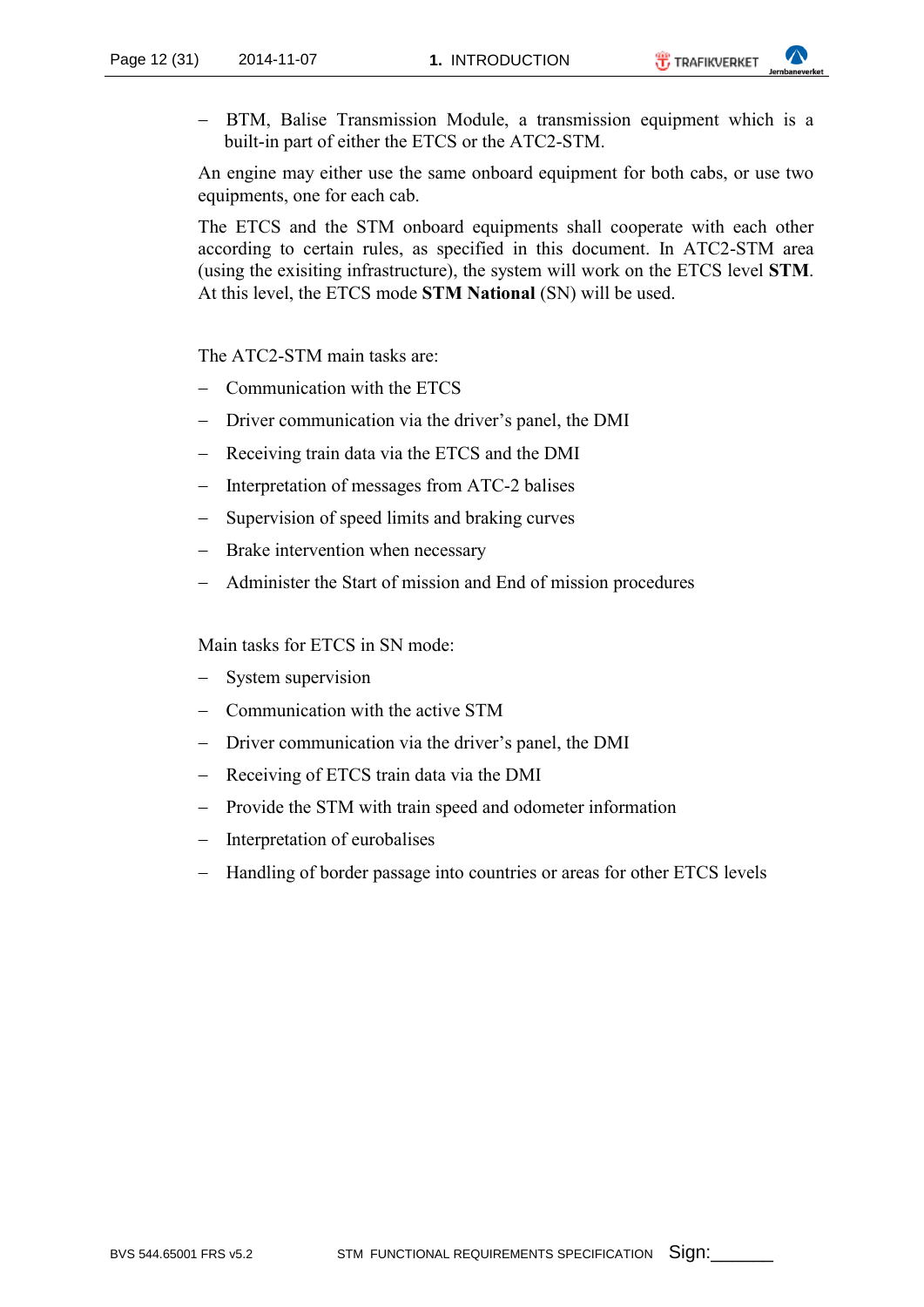## <span id="page-12-0"></span>**1.2 DEFINITIONS**

## <span id="page-12-1"></span>**1.2.1 System Conditions Overview**

*Table 1.2-1. Onboard System Conditions Overview*

| <b>ETCS levels</b> | <b>ETCS modes</b> |                         | <b>STM</b> states |    |
|--------------------|-------------------|-------------------------|-------------------|----|
|                    | <b>FS</b>         | <b>Full Supervision</b> | CO                | С  |
| <b>STM</b>         | IS                | Isolation               | <b>CS</b>         | С  |
|                    | <b>NL</b>         | Non Leading             | DA                | D  |
| $\overline{2}$     | NP                | No Power                | DE                | Dε |
| 3                  | <b>OS</b>         | On Sight                | FA                | Fε |
|                    | PT                | Post Trip               | <b>HS</b>         | Ho |
|                    | RV                | Reversing               | <b>NP</b>         | N  |
|                    | <b>SB</b>         | Stand By                | PO                | Po |
|                    | ~-                | .                       |                   |    |

| וששו פיS       | ETCS MODES |                          | <b>SIM STATES</b> |                    |
|----------------|------------|--------------------------|-------------------|--------------------|
| 0              | FS         | <b>Full Supervision</b>  | CO                | Configuration      |
| <b>STM</b>     | IS.        | Isolation                | CS                | Cold Standby       |
| 1              | NL         | Non Leading              | DA                | Data Available     |
| $\overline{2}$ | NP.        | No Power                 | DE                | Data Entry         |
| 3              | OS.        | On Sight                 | FA                | Failure            |
|                | PT         | Post Trip                | НS                | <b>Hot Standby</b> |
|                | RV         | Reversing                | NP.               | No Power           |
|                | SВ         | Stand By                 | PO.               | Power On           |
|                | <b>SE</b>  | <b>STM European</b>      |                   |                    |
|                | SF         | <b>System Failure</b>    |                   |                    |
|                | SН         | Shunting                 |                   |                    |
|                | SL         | Sleeping                 |                   |                    |
|                | <b>SN</b>  | <b>STM National</b>      |                   |                    |
|                | SR         | <b>Staff Responsible</b> |                   |                    |
|                | TR         | Trip                     |                   |                    |
|                | <b>UN</b>  | Unfitted                 |                   |                    |
|                |            |                          |                   |                    |

| <b>STM states</b> |                     |
|-------------------|---------------------|
| CO                | Configuration       |
| CS                | <b>Cold Standby</b> |
| DA                | Data Available      |
| DE                | Data Entry          |
| FA                | Failure             |
| НS                | <b>Hot Standby</b>  |
| NΡ                | No Power            |
|                   | Power On            |

### <span id="page-12-2"></span>**1.2.2 Definitions and explanations**

Names on lamps, buttons and indications are indicated with capital letters.

| <b>Expression</b>    | <b>Explanation</b>                                                                                                               |
|----------------------|----------------------------------------------------------------------------------------------------------------------------------|
| 10-supervision       | Expect stop with a release speed of 10 km/h                                                                                      |
| 40-supervision       | Expect stop with a release speed of 40 km/h                                                                                      |
| 80-supervision       | After balise error: expect stop with a release speed of 80<br>km/h, or using a max speed of 80 km/h                              |
| xx-supervision       | Expect stop with a release speed of xx km/h                                                                                      |
| A-balise             | The first compulsory balise of a balise group intended for the<br>present direction. The B-balise is the second balise and so on |
| Acknowledge-<br>ment | The driver is sometimes supposed to acknowledge by pressing<br>a certain button                                                  |
| Adhesion             | See "HALKA"                                                                                                                      |

*Table 1.2-2. Definitions*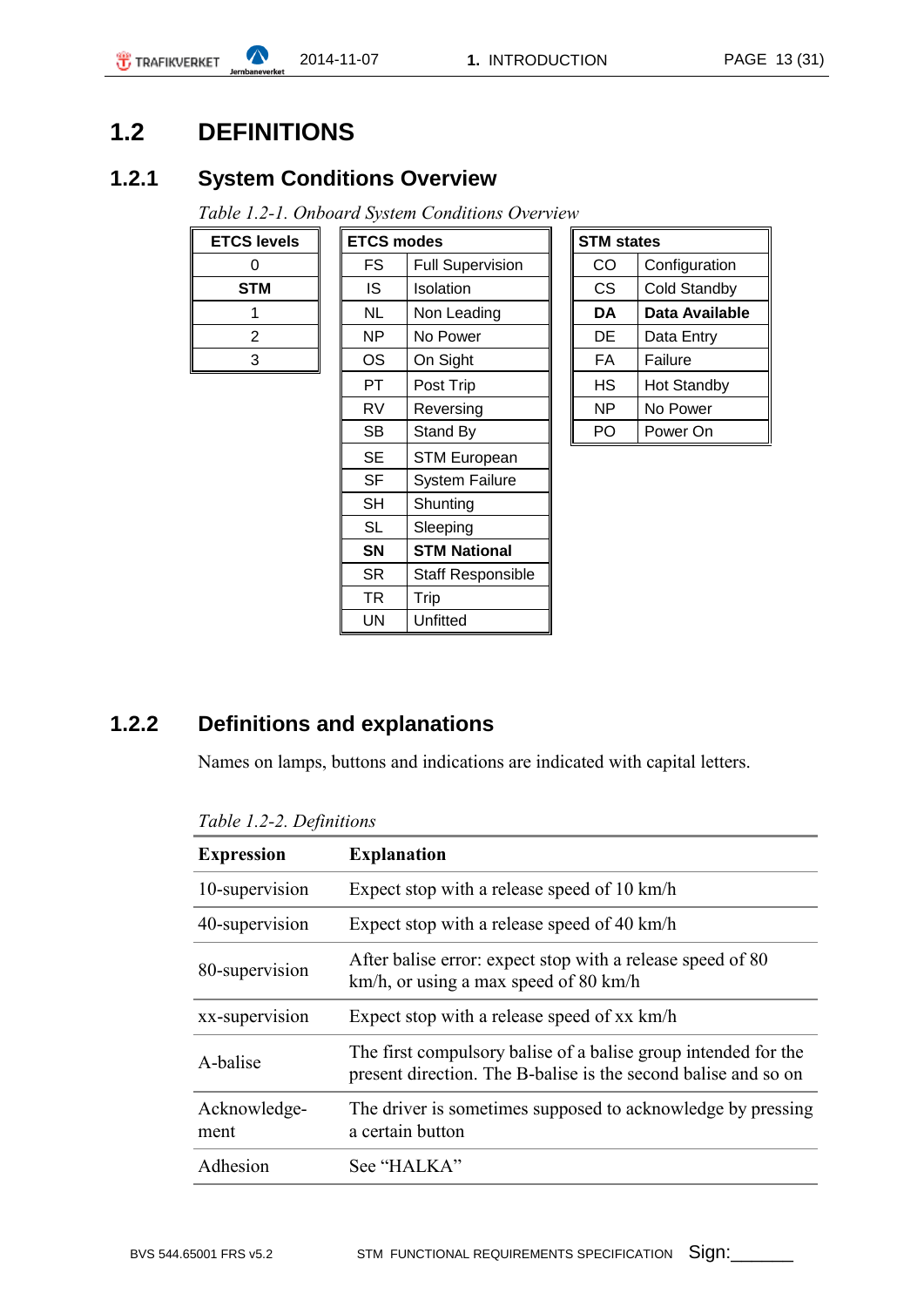| <b>Expression</b>         | <b>Explanation</b>                                                                                                                                                                                                                         |  |  |  |
|---------------------------|--------------------------------------------------------------------------------------------------------------------------------------------------------------------------------------------------------------------------------------------|--|--|--|
| A-extension               | Extension of the target point from a distant signal (not Expect)<br>Stop) towards a switchpoint located beyond the next main<br>signal (A-bortflyttning)                                                                                   |  |  |  |
| <b>AFSK</b>               | Notification balise group for landslide warning (avisering)                                                                                                                                                                                |  |  |  |
| $A(n)$ balise             | A-balise where $AX = n$                                                                                                                                                                                                                    |  |  |  |
| Annulled balise<br>group  | A balise group that is ignored (annullerad)                                                                                                                                                                                                |  |  |  |
| Annulling balise<br>group | A balise group that cancels an already started supervision                                                                                                                                                                                 |  |  |  |
|                           | Of a balise: The balise is ignored                                                                                                                                                                                                         |  |  |  |
|                           | Of a balise group: The group is completely ignored                                                                                                                                                                                         |  |  |  |
| Annulment                 | Of a restriction: When an already started braking curve<br>supervision is cancelled. An already started linking<br>process is kept                                                                                                         |  |  |  |
| Antenna                   | The vehicle antenna, which is used for reading passed balises.<br>Mounted on the underside of the engine                                                                                                                                   |  |  |  |
| Antenna switch            | Unit that selects the correct antenna on engines with two<br>antennas, depending on which cab that is activated                                                                                                                            |  |  |  |
|                           | An STM area with a certain level of equipment regarding<br>balises, as Fully or Partially equipped (physical area)                                                                                                                         |  |  |  |
| Area                      | The STM view of the level of equipment which can differ<br>from the physical area, if the train has started within the<br>area or after balise error (STM area)                                                                            |  |  |  |
|                           | (område)                                                                                                                                                                                                                                   |  |  |  |
| <b>ATC</b>                | <b>Automatic Train Control</b>                                                                                                                                                                                                             |  |  |  |
| $ATC-2$                   | The ATC-2 system that is used today (year 2007), versions<br>2.1 or 2.2. Version 2.1 has radioblock functions. Version 2.2<br>contains also the "Öresund bridge" functions which allows<br>trains to run between Sweden and Denmark [ATC2] |  |  |  |
| ATC2-STM                  | A national ATC-2 Special Transmission Module, specified in<br>this document, that adapts the Swedish ATC-2 to the ETCS                                                                                                                     |  |  |  |
| $AV1 - AV3$               | Notification balise for OTV, a level crossing warning board<br>(avisering)                                                                                                                                                                 |  |  |  |
| AX                        | The X-word of an A-balise (8 bits). A similar naming<br>principle applies to BX, CX, PX, NX                                                                                                                                                |  |  |  |
|                           |                                                                                                                                                                                                                                            |  |  |  |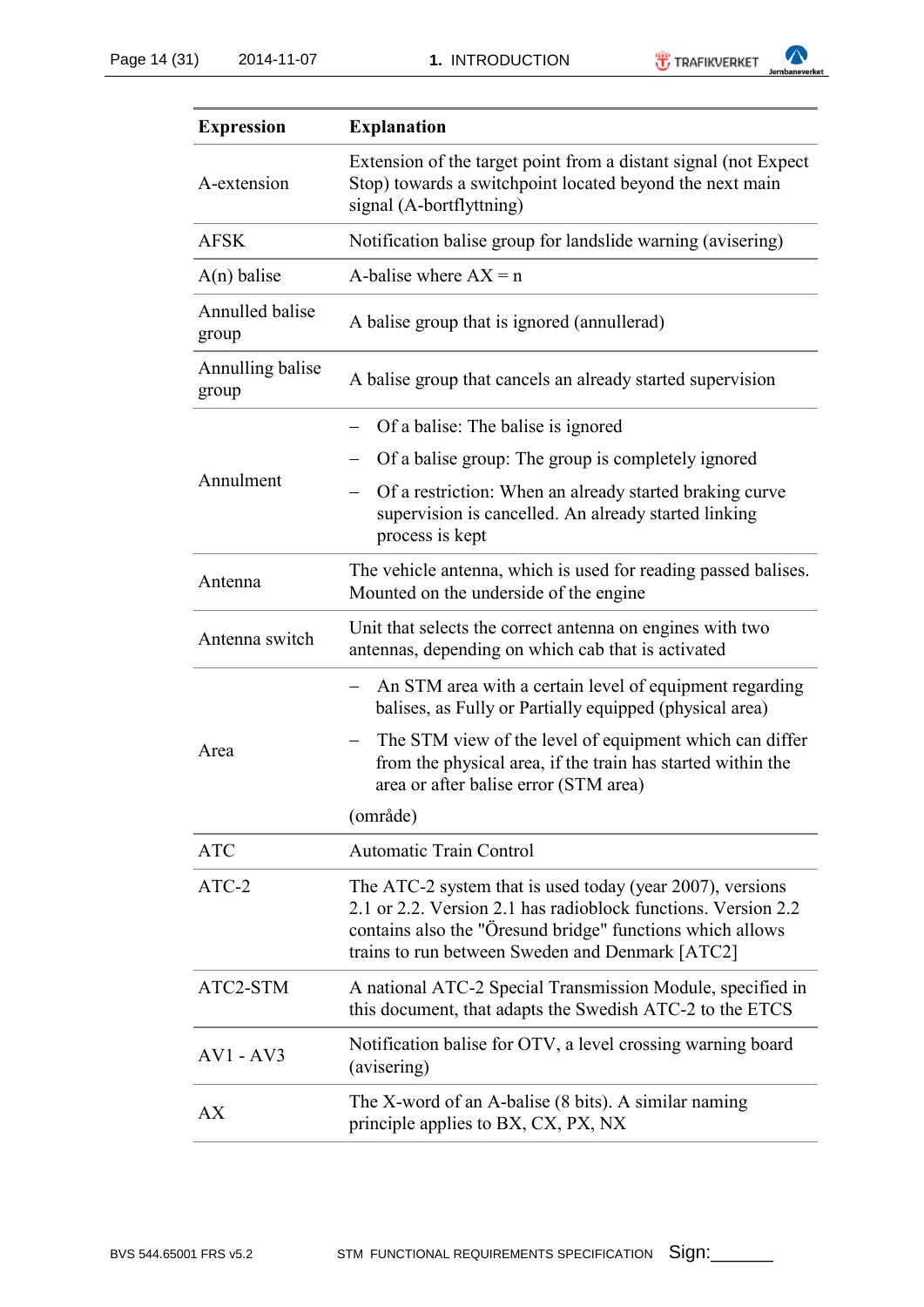**TRAFIKVERKET** 

 $\sqrt{}$ 

| <b>Expression</b>        | <b>Explanation</b>                                                                                                                                                                                                                        |
|--------------------------|-------------------------------------------------------------------------------------------------------------------------------------------------------------------------------------------------------------------------------------------|
| AY and AZ                | The Y- and Z-words of an A-balise (8 bits each). A similar<br>naming principle applies to BY, CY, PY, NY and BZ, CZ,<br>PZ, NZ                                                                                                            |
| <b>AYZ</b>               | The combined YZ-word of an A-balise (16 bits). A similar<br>naming principle applies to BYZ, CYZ, PYZ, NYZ                                                                                                                                |
| <b>Balise</b>            | A transponder that is placed between the rails. When activated<br>by a vehicle antenna it transmits information to a passing<br>train. Functionally classed according to category, i.e. X-word,<br>for example $A(1)$ , $A(2)$ , $B(9)$ . |
| Balise error             | Error that is detected in connection to balise reading or when<br>balises are missing, but also at some types of transmission<br>errors.                                                                                                  |
| Balise error alarm       | A balise error has been detected and is indicated to the driver                                                                                                                                                                           |
| Balise group             | A group of balises $(25)$ that belong to each other. The<br>direction validity depends on the internal order of the balises                                                                                                               |
| Basic speed              | Speed restriction without exceeding, see "Exceed level"                                                                                                                                                                                   |
| Basic target<br>distance | The part of the target distance that is given by the B-balise<br>(and sometimes the C-balise). Gives the distance to the<br>following main signal (or preset speed increase point).                                                       |
| Beginning balises        | Balises at the beginning of a speed restriction (Börjanbaliser)                                                                                                                                                                           |
| BF1, BF2 or BF3          | Type of balise failure [3.3.4]                                                                                                                                                                                                            |
| Bit                      | A binary digit; can only keep the values 0 or 1. Unit for a set<br>of information. See also "byte".                                                                                                                                       |
| Bit error                | Deviation from correct code (as Hamming code). One or more<br>bits have gone incorrect, and the original code word can no<br>longer be identified.                                                                                        |
| <b>Blanking distance</b> | The distance after a balise error of type BF3, during which the<br>speed indications are kept extinguished (släckningsavstånd)                                                                                                            |
| $B(n)$ balise            | B-balise where $BX = n$ .                                                                                                                                                                                                                 |
| Braking curve            | Deceleration curve (distance/speed), shows how the train<br>speed changes by the distance during braking                                                                                                                                  |
|                          | A certain set of data, that the program needs for<br>administration of braking curves [4.9]                                                                                                                                               |
| Brake handle             | A handle used by the driver to control the braking of the train                                                                                                                                                                           |
| Brake percentage         | A number which, together with the train length, defines the<br>braking capacity (deceleration) of the train ( <i>Bromsprocent</i> )                                                                                                       |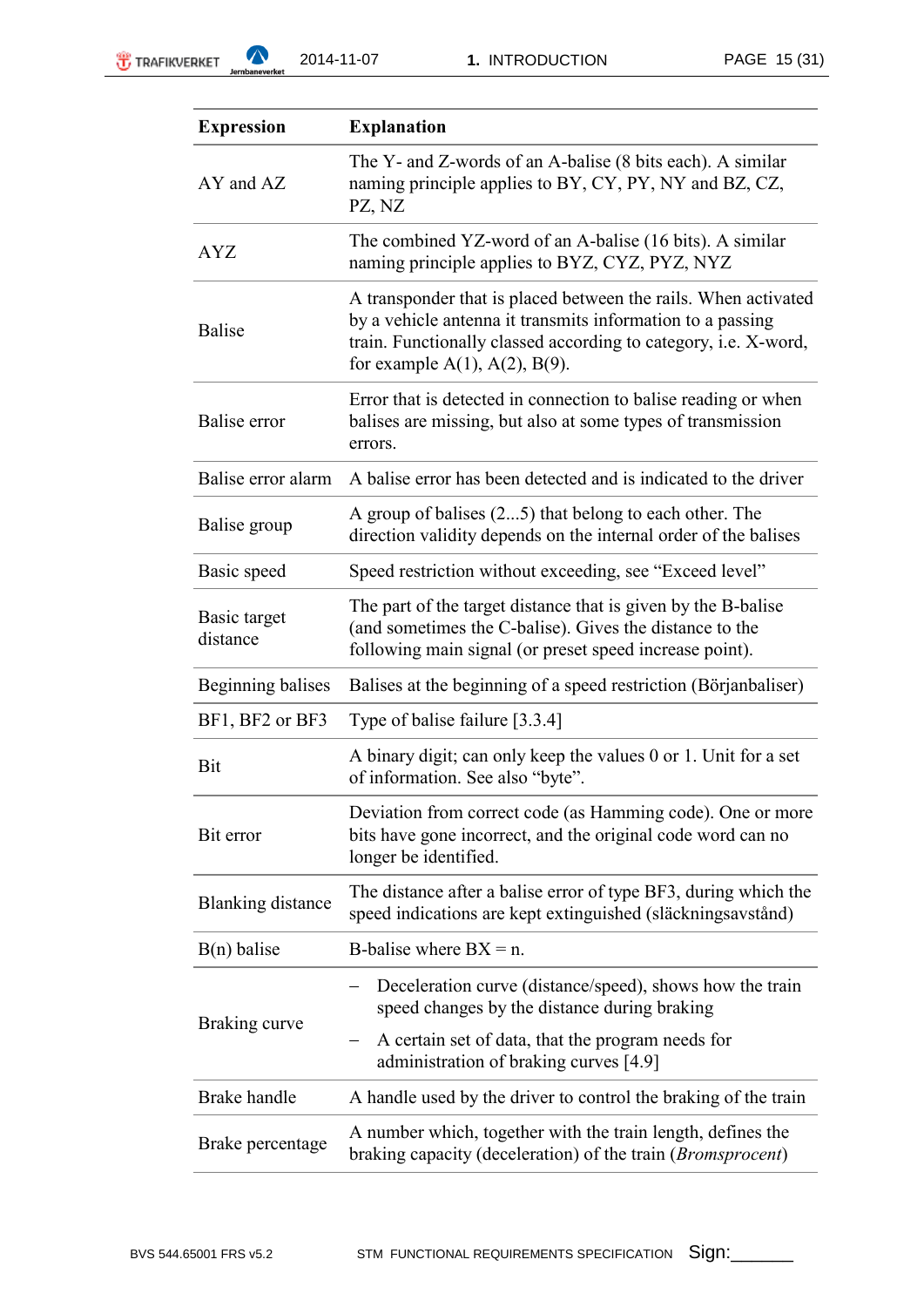**TRAFIKVERKET** 

| <b>Expression</b>                 | <b>Explanation</b>                                                                                                                                                                     |
|-----------------------------------|----------------------------------------------------------------------------------------------------------------------------------------------------------------------------------------|
| <b>Brake</b> position             | Brake position (bromsgrupp) = R for passenger trains, P for<br>normal freight trains (originally passenger trains) and G for<br>heavy freight trains. Related to the brake delay time. |
| <b>BROMS</b>                      | Indicator, appears when the STM gives a braking order                                                                                                                                  |
| BSK (BSKA)                        | Beginning of landslide warning section (annulled). (Början<br>Skredvarningssträcka (Annullerad))                                                                                       |
| <b>BTM</b>                        | Balise Transmission Module. Onboard equipment to read<br>trackside information                                                                                                         |
| BU                                | Beginning of Installation area (Början ATC-arbetsområde, fd.<br>Utbyggnadsområde)                                                                                                      |
| <b>Byte</b>                       | A binary number (or set of data), containing 8 bits.                                                                                                                                   |
| Cab status                        | Tells which cab that is active (or not) for the moment. See<br>also "Direction controller". Positions: A, B or None                                                                    |
| Category                          | The balise category, which is the same as the X word value,<br>indicates what kind of information that is given by this balise<br>(signal, board etc).                                 |
| Code error                        | A common expression for bit errors and incorrect combi-<br>nations of code words                                                                                                       |
| Cold Standby (CS)                 | A passive STM state, used in other ETCS levels than the<br>ATC2-STM level (Låg beredskap)                                                                                              |
| Compulsory speed                  | A speed limit that is not allowed to be exceeded by any train<br>(Tvingande)                                                                                                           |
| Configuration<br>(CO)             | An STM state used during startup                                                                                                                                                       |
| Constant (data<br>expression)     | STM constants are values that are stored in a separate, easily<br>replaceable type of memory, so that they can be easily<br>changed                                                    |
| Controlling signal<br>information | Main or distant signal information that affects a previously<br>received OT-ET restriction                                                                                             |
| Data Available<br>(DA)            | An STM state used during normal operation in ATC2-STM<br>area                                                                                                                          |
| Data Entry (DE)                   | An STM state for train data input                                                                                                                                                      |
| Deceleration                      | Train speed decrease per time unit, usually caused by braking.<br>Is noted in $m/s^2$ .                                                                                                |
|                                   | Deceleration curve Full service braking curve, S <sub>DE</sub> (retardationskurva)                                                                                                     |
|                                   |                                                                                                                                                                                        |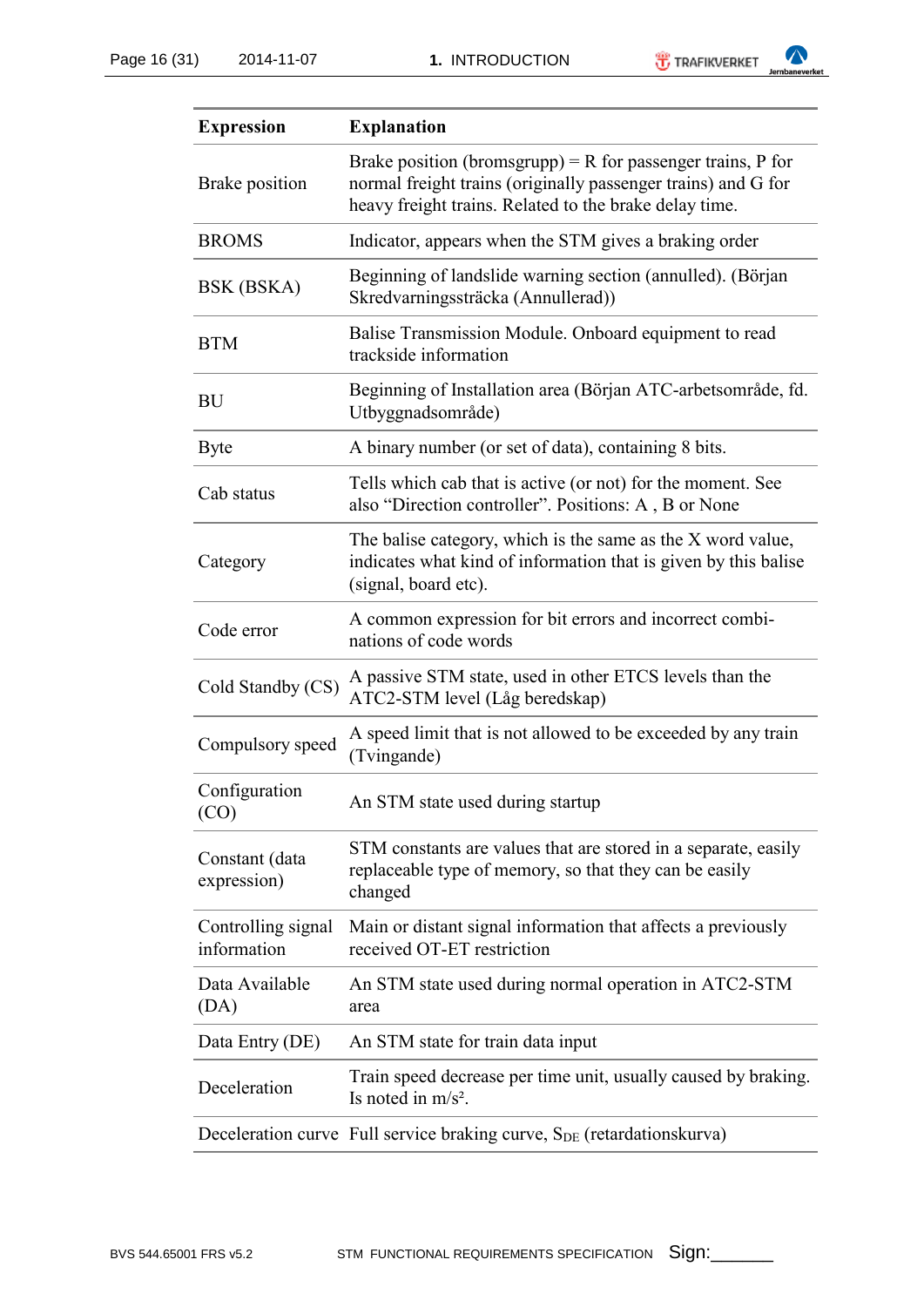$\sqrt{}$ ernbanever

| <b>Expression</b>                 | <b>Explanation</b>                                                                                                                   |
|-----------------------------------|--------------------------------------------------------------------------------------------------------------------------------------|
| <b>DMI</b>                        | Unified Driver Machine Interface unit. Indicator and control<br>panel for the ETCS system. Is placed at every desk (Förar-<br>panel) |
| Direction con-<br>troller         | A handle used by the driver to control the direction of<br>movement (positions Forward / Neutral / Reverse).                         |
| Direction of<br>movement          | A movement of the train, forwards or backwards                                                                                       |
| <b>DISTANCE BAR</b>               | Shows remaining target distance (avståndstermometer)                                                                                 |
| Distant signal                    | A balise group that transmits a distant signal message.                                                                              |
| $D_{REL}$                         | Release distance, the distance between the release and target<br>points                                                              |
| $D_{TARG}$                        | Target distance from a distant signal or a warning speed<br>board, or a target distance in a braking curve.                          |
| EBI (ETCS)                        | Emergency Brake Intervention (curve)                                                                                                 |
| Emergency brake<br>curve          | Curve $S_{EF}$ , located two seconds after the deceleration curve<br>$S_{DE}$ (nödbromskurva)                                        |
| Engine                            | Here: a vehicle equipped with ETCS and ATC2-STM                                                                                      |
| EP brake                          | Electro Pneumatic brake, an electrically controlled brake<br>system (EP-broms)                                                       |
| ET                                | Route dependent speed restriction category, primarily<br>intended for temporary speed restrictions (Extra Tvingande<br>nedsättning)  |
| <b>ETCS</b>                       | Here: The onboard European Train Control System<br>equipment, ERTMS/ETCS                                                             |
| ETCS max speed                    | ETCS max speed parameter of the train, $V_{ETCS}$ (Sth)                                                                              |
|                                   | Automatic train protection system with ETCS and STMs.<br>Consists of:                                                                |
| ETCS with ATC2- $-$<br><b>STM</b> | The Norwegian/Swedish onboard train protection<br>equipment, with ETCS + ATC2-STM units.                                             |
|                                   | The track, equipped mainly by ATC-2 balises, but<br>eurobalises can also be used.                                                    |
| <b>ETG</b>                        | Route dependent speed restriction for a diverging route (Extra<br>Tvingande, Grenspår)                                               |
| <b>ETR</b>                        | Route dependent speed restriction for a straight route (Extra<br>Tvingande, Rakspår)                                                 |
| <b>ETxF</b>                       | Distant signal controlled ETx                                                                                                        |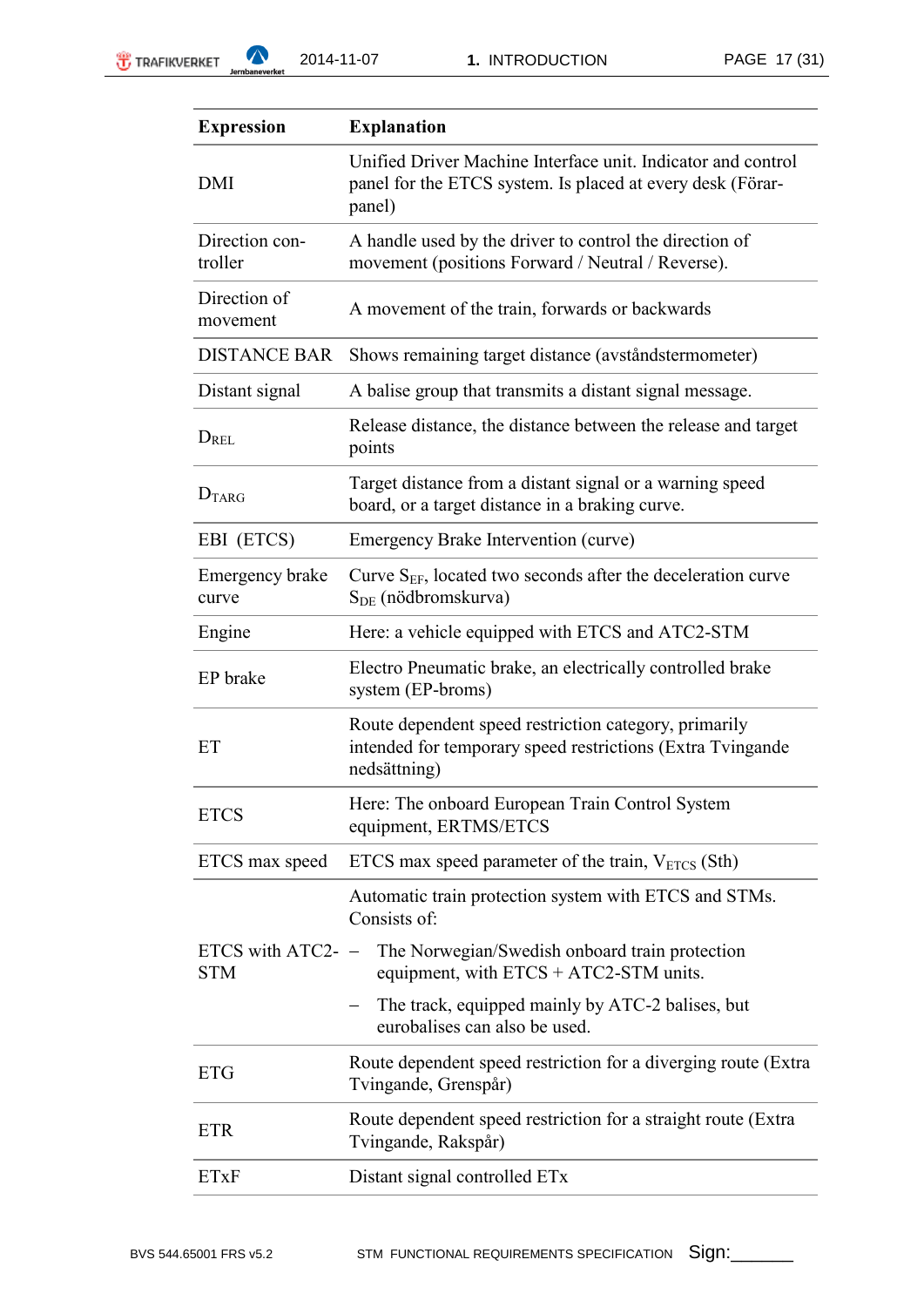| <b>Explanation</b>                                                                                                                                                                                                                                                        |
|---------------------------------------------------------------------------------------------------------------------------------------------------------------------------------------------------------------------------------------------------------------------------|
| Main signal controlled ETx                                                                                                                                                                                                                                                |
| Exceeding (överskridande) in percent of normally valid speed<br>restrictions in curves. May only be used by certain trains. See<br>"K1" and "K2".                                                                                                                         |
| Lengthening of target distance by an additional distance (also<br>called deferment). The extension distance is added to the<br>basic target distance (bortflyttning)                                                                                                      |
| The part of the target distance that is given by a P-balise<br>belonging to a signal group (bortflyttningsavstånd)                                                                                                                                                        |
| An audible signal that informs or warns the driver of changes                                                                                                                                                                                                             |
| STM state after system failure                                                                                                                                                                                                                                            |
| This text starts flashing on the MAIN INDICATOR after<br>balise error with 80-supervision                                                                                                                                                                                 |
| When a main signal is passed, the remaining target distance of<br>an extended Fsi braking curve is set equal to the extension<br>distance, with the main signal as starting point.                                                                                        |
| Interval B, in which the MAIN INDICATOR starts flashing<br>(blinkintervall) [4.9]                                                                                                                                                                                         |
| Distant signal (försignal)                                                                                                                                                                                                                                                |
| Warning board for landslide warning section (annulled).<br>(Försignal Skredvarning (annullerad))                                                                                                                                                                          |
| Speed restriction category, for areas with reduced supervision                                                                                                                                                                                                            |
| Border to Partially equipped area (Gräns Mot Delvis utrustat<br>område)                                                                                                                                                                                                   |
| Border to Non-equipped area (Gräns Mot Outrustat område).                                                                                                                                                                                                                 |
| Track gradient in ‰.                                                                                                                                                                                                                                                      |
| Set by the driver to Off (high adhesion) or On (low adhesion).<br>Indicates whether the STM shall use full braking (Off) or soft<br>braking (On) in its braking curve calculation.                                                                                        |
| Code that is made according to the theories of R.W.<br>Hamming. The code contains redundancy, so that an error in a<br>number of bit positions can be discovered. Single bit errors<br>can be corrected, but are almost never corrected by the STM,<br>by safety reasons. |
| The smallest number of bits that have to be changed in a code<br>word (belonging to a group of code words) so that a new,<br>valid code word is created (in the same group). Hamming<br>distance 4 is used for ATC-2 balises.                                             |
|                                                                                                                                                                                                                                                                           |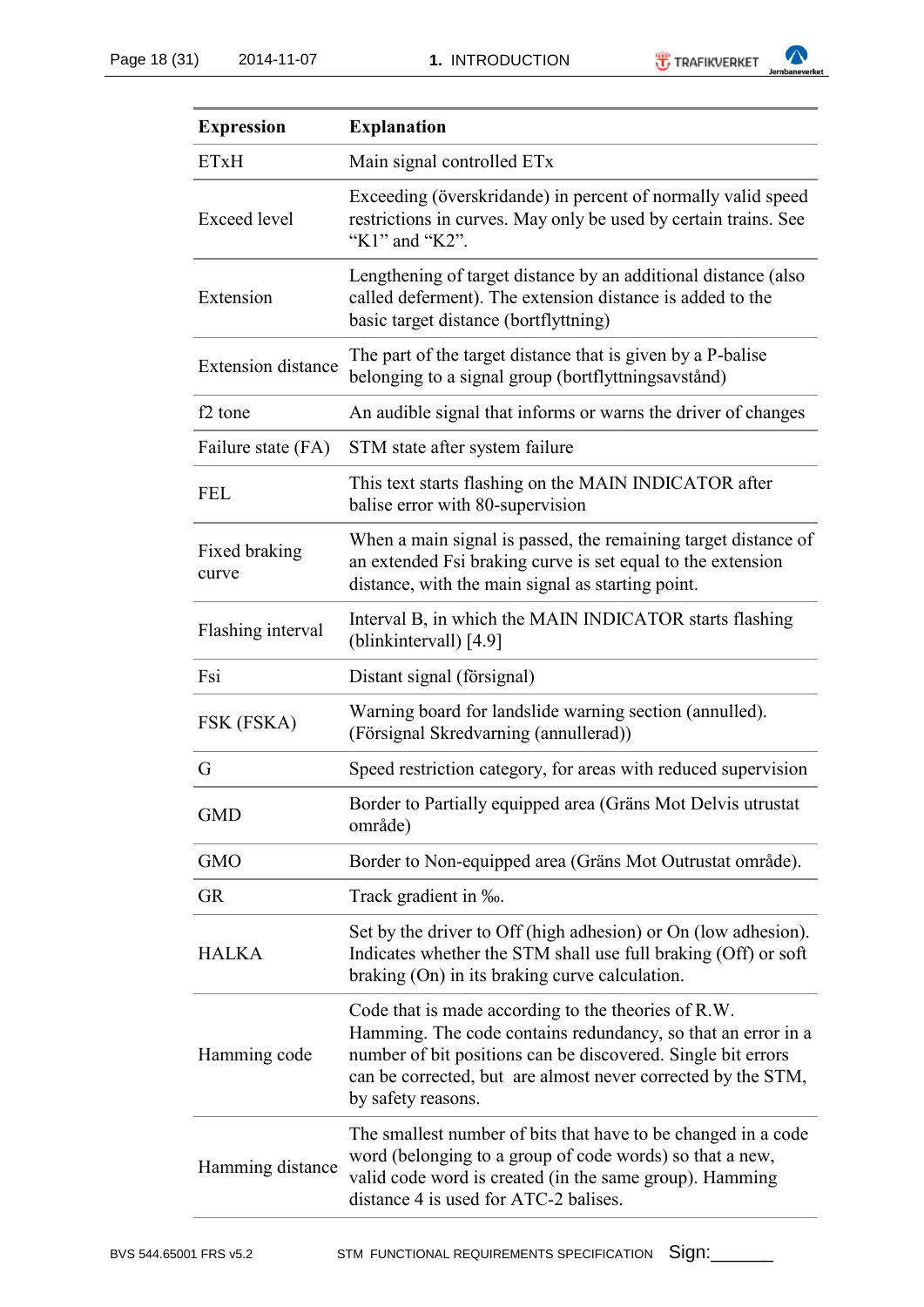$\sqrt{}$ 

| <b>Expression</b>          | <b>Explanation</b>                                                                                                                                                                                                    |
|----------------------------|-----------------------------------------------------------------------------------------------------------------------------------------------------------------------------------------------------------------------|
| Hot Standby (HS)           | An STM state in which the STM must be prepared to become<br>activated (Hög beredskap)                                                                                                                                 |
| Hsi                        | Main signal (HuvudSignal).                                                                                                                                                                                            |
| <b>HT</b>                  | Speed board balise group (HastighetsTavla).                                                                                                                                                                           |
| HT-T, HT-K1 etc            | Speed board balise group of category T, K1 etc                                                                                                                                                                        |
|                            | Button to control (finish or increase):                                                                                                                                                                               |
| HÖJNING                    | Semi-equipped restrictions.                                                                                                                                                                                           |
|                            | Start speeds and dark speeds.                                                                                                                                                                                         |
| Increased speed            | The new (increased) max speed that shall be supervised when<br>the train has reached an increase point, and also (in most<br>cases) passed this point by its whole length                                             |
| Indicator                  | Indicator on the DMI, shows a text or an icon                                                                                                                                                                         |
| Indication limit<br>(ETCS) | When this limit is reached, bar colours will change (yellow)                                                                                                                                                          |
| Information point          | Balise group                                                                                                                                                                                                          |
| Information tone           | A short f2 tone of 0.5 s duration                                                                                                                                                                                     |
| Installation area          | An area where the ATC-2 track layout is under construction.<br>The area is delimited by special balises $(BU + SU)$ that passi-<br>vates and activates the speed supervision of passing trains.<br>(ATC-arbetsområde) |
| Interval                   | Current braking curve interval A, Ab, Bf, B, C, D, E or F<br>according to the specified rules and speed limits (intervall)<br>[4.9]                                                                                   |
| Interval, computed         | Computed braking curve interval A, Bf, B, C, D, E or F, all<br>the way down to the target speed [4.9]                                                                                                                 |
| Interval, physical         | Physical braking curve interval A, Bf, B, C, D, E or F, down<br>to the respective speed limit $[4.9]$                                                                                                                 |
| K1                         | Curve 1 category, restriction at a normal curve. May be<br>exceeded according to the train parameter K1                                                                                                               |
| K <sub>2</sub>             | Curve 2 category, restriction at a curve with an unusual entry<br>curve. May be exceeded according to the train parameter K2                                                                                          |
| Leading engine             | Here: The first vehicle of a train, where the driver is                                                                                                                                                               |
| Level                      | ETCS operation level (area), can be $0, 1, 2, 3$ or STM                                                                                                                                                               |
| Linking                    | A function to ensure the presence of expected signal or board<br>balise groups. If a group is missing, balise error will occur                                                                                        |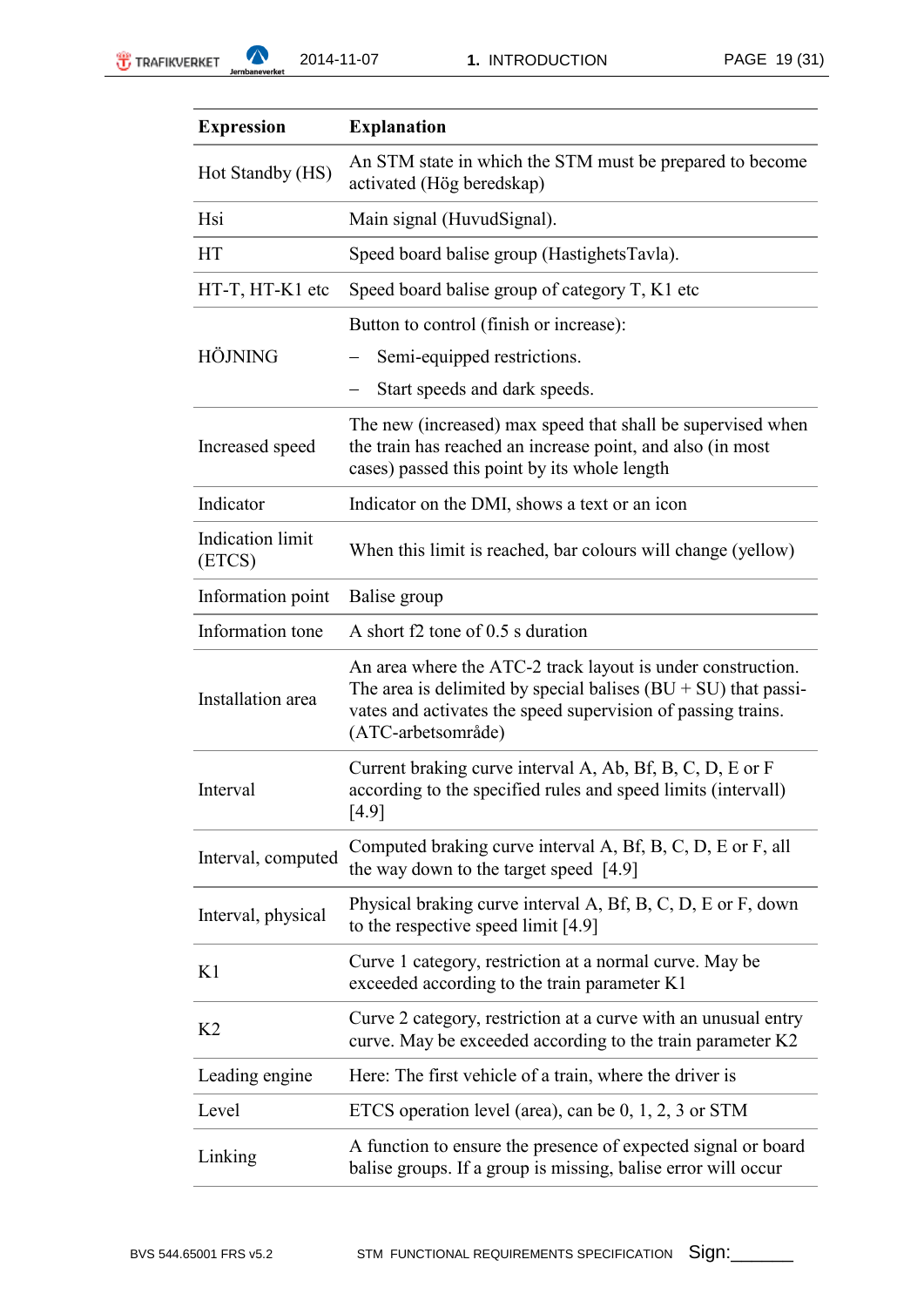| <b>Expression</b>                 | <b>Explanation</b>                                                                                                                                                                                                                                                         |
|-----------------------------------|----------------------------------------------------------------------------------------------------------------------------------------------------------------------------------------------------------------------------------------------------------------------------|
| Linking distance                  | Distance from a balise group to another point, before which a<br>new balise group is expected                                                                                                                                                                              |
| Linking group                     | Balise group with signal distance information update. Is nor-<br>mally fixed coded. Both AY and AZ are $14$ (= no main or<br>distant signal information)                                                                                                                   |
| Loco identifier                   | A replaceable piece of memory which tells the STM what<br>kind of train this is (ID-plugg)                                                                                                                                                                                 |
| Locked                            | A locked braking curve (OT-ET or extended Fsi) can not be<br>updated by a repeater anymore                                                                                                                                                                                 |
| <b>LOSS</b>                       | Button to release an STM braking                                                                                                                                                                                                                                           |
| M                                 | Marker. Also written (M).                                                                                                                                                                                                                                                  |
| <b>MAIN INDICA-</b><br><b>TOR</b> | Digital indicator for display of max speed or target speed (H-<br>indikator)                                                                                                                                                                                               |
| Main signal                       | Balise group giving a main signal message                                                                                                                                                                                                                                  |
| Marker                            | A non-coded balise.                                                                                                                                                                                                                                                        |
| Max speed                         | See "Maximum permitted speed"                                                                                                                                                                                                                                              |
| <b>MAX SPEED</b><br><b>BAR</b>    | An arc-shaped indication that shows the max speed on the<br>speed dial. (Also called Permitted speed bar), (Takhastighets-<br>båge)                                                                                                                                        |
| Maximum per-<br>mitted speed      | The valid, general permitted train speed (gällande takhastig-<br>het), depending on the max speed of the train, the track con-<br>dition (speed boards), switchpoint positions (signals), and<br>similar. May be increased according to a K1 or K2 exceed<br>level $ 4.5 $ |
| Memory                            | Some sort of computer memory, that may contain data                                                                                                                                                                                                                        |
| Miscellaneous<br>board            | Balise group, where the A-balise is of category 5. (Does not<br>necessarily mean that there really is a physical board too.)<br>May inform about speed restrictions, landslide warning, signal<br>speed increase, borders etc.                                             |
| Mode (ETCS)                       | ETCS operation mode, here: usually STM National                                                                                                                                                                                                                            |
| MRSP (ETCS)                       | ETCS' Most Restrictive Speed Profile. A description of the<br>most restrictive speed restrictions that the train shall obey on<br>every section of track. Can be used to update the planning<br>area                                                                       |
| National values<br>(ETCS)         | Information given from ERTMS trackside, such as certain<br>speed and time limits that are obeyed by the ETCS. Not used                                                                                                                                                     |
|                                   |                                                                                                                                                                                                                                                                            |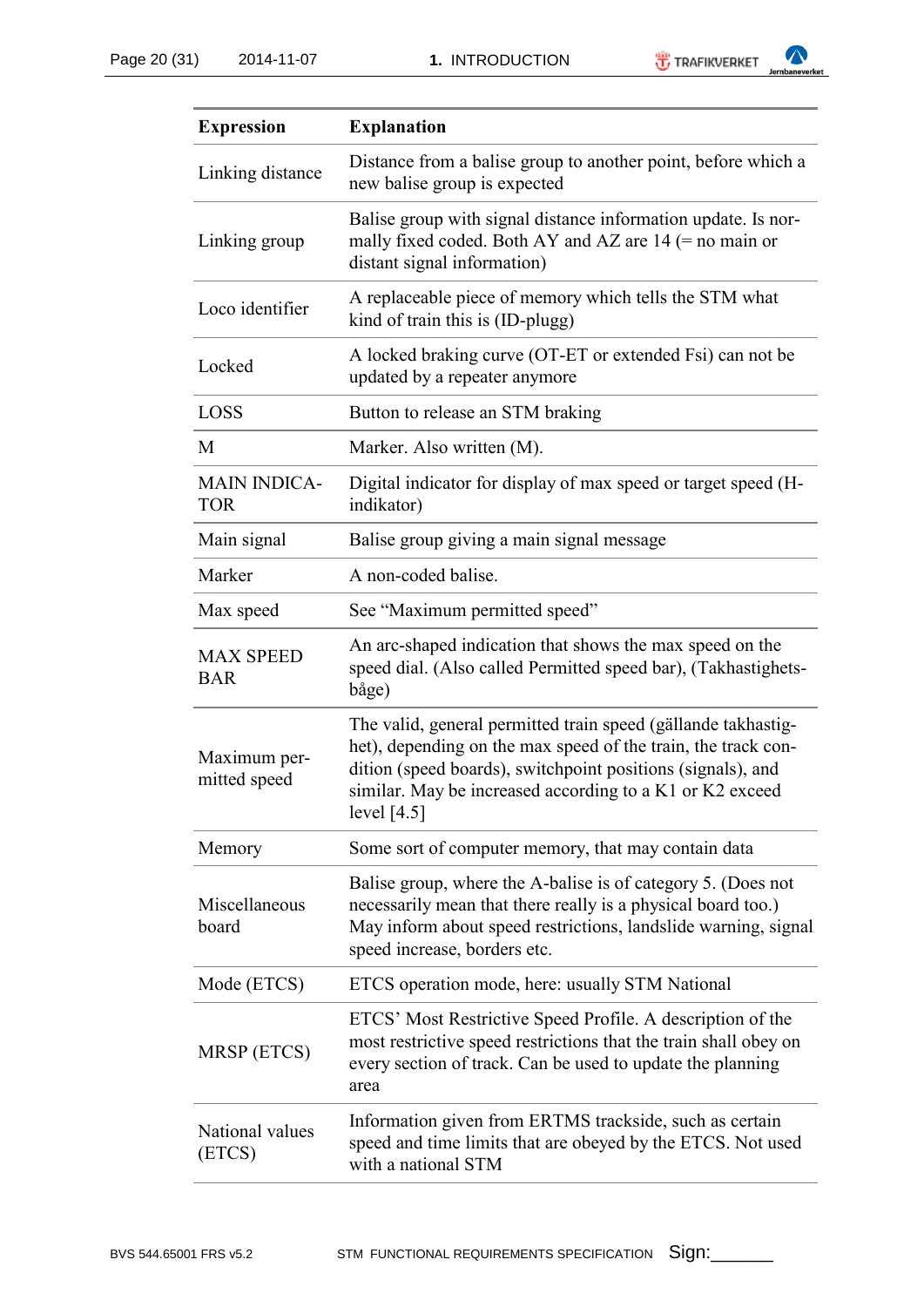$\sqrt{}$ 

| <b>Expression</b>                 | <b>Explanation</b>                                                                                                                                                                                                                             |
|-----------------------------------|------------------------------------------------------------------------------------------------------------------------------------------------------------------------------------------------------------------------------------------------|
| N-balise                          | Signal number balise, $AX=12$ (signal nummerbalis). Has no<br>function for the STM except for identification of warning<br>board repeaters                                                                                                     |
| Odo_Nom (ETCS)                    | The nominal ETCS odometer. Used by the STM to find out<br>when a certain point is reached                                                                                                                                                      |
| Odometer (ETCS)                   | The never-stopping distance counter, received from the<br>ETCS. Contains min, max and nominal values. Only the<br>nominal value Odo Nom is used by the STM                                                                                     |
| <b>OT</b>                         | Warning board balise group for a speed restriction or a level<br>crossing (V1V3) or landslide protection (SK) (Orienterings-<br>Tavla).                                                                                                        |
| <b>OTG</b>                        | Warning board balise group for a coming border group, see<br>also " $V_{OTG}$ " (Orienteringstavla för Gränsbalis)                                                                                                                             |
| Opposite direction                | Expression used for balise groups that are intended for the<br>opposite direction of movement (motriktade)                                                                                                                                     |
| Overspeed                         | When the train runs too fast, and its speed exceeds the<br>maximum permitted speed (överhastighet).                                                                                                                                            |
| P-balise                          | A prefix balise, placed before the A-balise when used. Gives<br>distant signal extension distance, or OT/HT detailed<br>restriction category (prefixbalis).                                                                                    |
| P-extension                       | Extension of target point from a distant signal (usually Expect<br>Stop) past one or more main signals, so that the total target<br>distance covers several block sections (P-bortflyttning)                                                   |
| Permitted curve                   | A curve that defines the indicated, descending max speed<br>during deceleration supervision. Located inside interval B.<br>Does not affect the supervision                                                                                     |
| $P_{\text{FULL}}$                 | Cylinder pressure when full service braking is applied                                                                                                                                                                                         |
| $P_{INT}$                         | The internal representation of brake feedback [5.2]                                                                                                                                                                                            |
| Point of preset<br>speed increase | Speed increase at a switchpoint. The main signal speed $V_{HSI}$ is<br>increased at a point where there are no balises, but which is<br>aimed at by a preceding, combined signal. See also "Preset"<br>speed increase" (utpekad höjningspunkt) |
| Power Off (NP)                    | An STM state that applies when the power is turned off<br>(Avstängd)                                                                                                                                                                           |
| Power On (PO)                     | An STM state that applies when the power is turned on<br>(Påslagen)                                                                                                                                                                            |
| PRE INDICATOR                     | Digital indicator for early display of target speed (F-<br>indikator)                                                                                                                                                                          |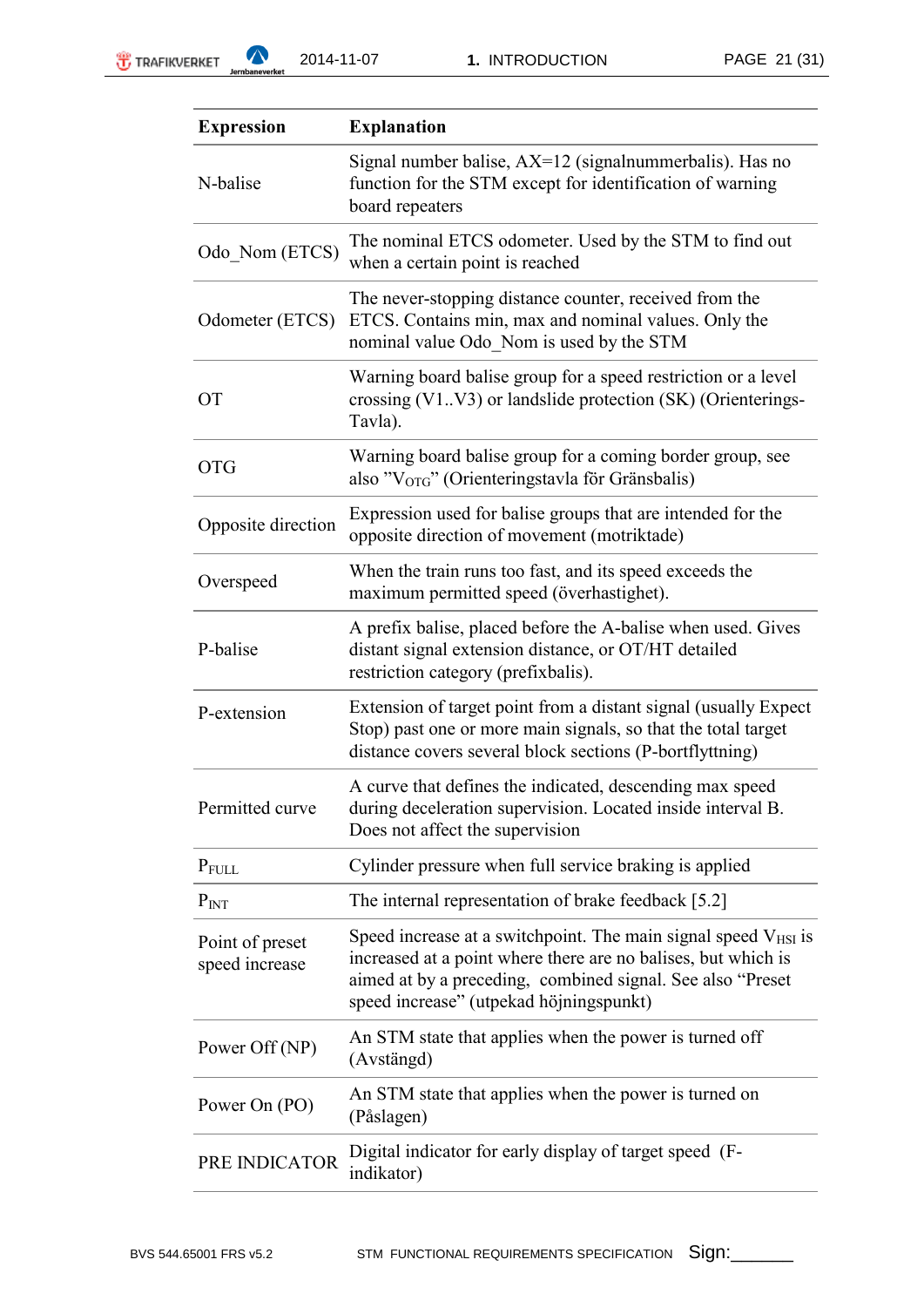| <b>Expression</b>            | <b>Explanation</b>                                                                                                                                                                                                                                                                        |
|------------------------------|-------------------------------------------------------------------------------------------------------------------------------------------------------------------------------------------------------------------------------------------------------------------------------------------|
| Pre-flashing inter-<br>val   | Interval Bf, in which the PRE INDICATOR starts flashing<br>(förblinkintervall) [4.9]                                                                                                                                                                                                      |
| Prefix balise                | P-balise with extension distance or PT code                                                                                                                                                                                                                                               |
| Present direction            | Expression used for balise groups that are intended for the<br>train's current direction of movement (medriktade).                                                                                                                                                                        |
| Preset speed<br>increase     | A coming, "distant-signalled" speed increase, received from a<br>combined signal group. See also "Point of preset speed<br>increase" (utpekad höjning)                                                                                                                                    |
| <b>PT</b>                    | Train dependent speed category, uses prefix balise $P(8)$ . There<br>are nine sub-categories, octally written as 000777 [Tables]<br>$PT.1-4]$                                                                                                                                             |
| <b>PTNA</b>                  | Annulment of restriction with prefix balise (OT or HT)                                                                                                                                                                                                                                    |
| Record                       | A collection of data variables, belonging to a certain item (e.g.<br>a braking curve)                                                                                                                                                                                                     |
| Redundancy                   | Doubling of units or information for safety or reliability<br>reasons.                                                                                                                                                                                                                    |
| Reference location<br>(ETCS) | Examples: the saved nominal odometer value (Odo Nom) for<br>the A-balise of a present-directed distant signal or warning<br>board group                                                                                                                                                   |
| Register                     | An old-fashioned expression for a data variable, that may<br>contain a speed or distance value, for example                                                                                                                                                                               |
|                              | "Release distance" after passing a distant signal at Expect<br>Stop:                                                                                                                                                                                                                      |
| Release distance             | Overlap: Before the train has stopped, this is a time<br>limited protection distance.                                                                                                                                                                                                     |
|                              | Distance to DP: After the train has stopped, this is the<br>distance left to the danger point (DP).                                                                                                                                                                                       |
| Release group                | A balise group that updates the distant signal release speed                                                                                                                                                                                                                              |
| Release point                | The release speed is supervised as a max speed from this<br>point. Used in deceleration supervision of an Expect Stop<br>braking curve from a distant signal or warning board.<br>(Knäpunkt (Fsi) / Ö-punkt (OTV/FSK))                                                                    |
| Release speed                | Speed at which the deceleration supervision ceases. Used only<br>when the target speed is Expect Stop from a distant signal or<br>warning board (level crossing or landslide protection).<br>Usually 10 or 40 km/h. (Frisläppningshastighet (Fsi) / Över-<br>vakningshastighet (OTV/FSK)) |
|                              |                                                                                                                                                                                                                                                                                           |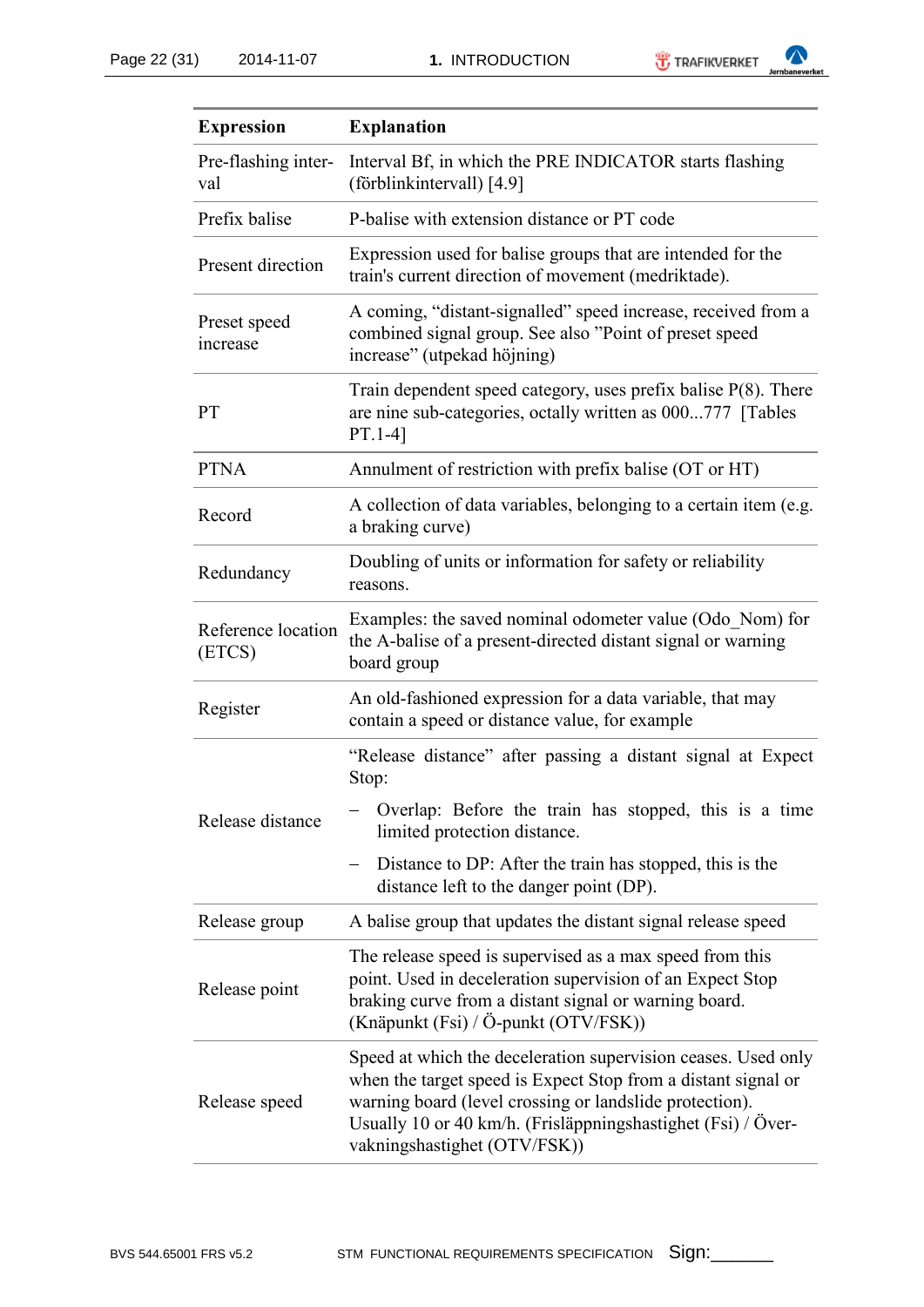$\sqrt{}$ **ernbanever** 

| <b>Expression</b>                   | <b>Explanation</b>                                                                                                                                                                                                                                |
|-------------------------------------|---------------------------------------------------------------------------------------------------------------------------------------------------------------------------------------------------------------------------------------------------|
| <b>RELEASE</b><br><b>SPEED BAR</b>  | Analog arc-shaped indicator for display of release speed on<br>the speed dial (frisläppningsbåge)                                                                                                                                                 |
| Repeater distant<br>signal          | A distant signal balise group that updates an existing distant<br>signal braking curve                                                                                                                                                            |
| Repeater warning<br>board           | Warning board balise group that uppdates an existing warning<br>board braking curve                                                                                                                                                               |
| Resting (cab)                       | A condition where the equipment is completely passive, and<br>there is no supervision, balise reading or display. Only certain<br>internal system functions are checked. Caused by cab de-<br>activation $[4.3.13]$                               |
| Restriction                         | A section where the permitted speed is reduced, compared to<br>the surrounding line.                                                                                                                                                              |
| Reversing                           | A movement opposite to the established travel direction.                                                                                                                                                                                          |
| Rfsi                                | Repeater distant signal                                                                                                                                                                                                                           |
| $S0 - S13$                          | Secondary control outputs for future use, external functions in<br>the train. Given by special balise codes in miscellaneous<br>boards (sekundära styrutgångar)                                                                                   |
| S-balise                            | Balise, in which one or more words can be controlled<br>externally (styrbar balis)                                                                                                                                                                |
| Semi-equipped<br>restriction        | Speed restriction with balises only at the warning board<br>(halvutrustad nedsättning, "knapptryckare").                                                                                                                                          |
| SBI (ETCS)                          | Service Brake Intervention                                                                                                                                                                                                                        |
| Service brake<br>intervention curve | During deceleration supervision: a curve $S_{CD}$ that precedes the<br>deceleration curve. Tells where full service braking shall be<br>initiated (insatskurva för driftbroms).                                                                   |
| <b>SET</b>                          | End of ET restriction. Terminates a restriction that started at<br>HT-ET. (Slut på ET-nedsättning)                                                                                                                                                |
| SH group                            | A miscellaneous board that increases the valid main signal<br>speed and adjusts the target distance of the current distant<br>signal braking curve at the same time                                                                               |
| <b>SIG</b>                          | Main signal information (can be erased at balise error)                                                                                                                                                                                           |
| Signal aspect                       | What the physical signal shows (Stop, Proceed etc), which<br>corresponds to the information given by the signal balise<br>group                                                                                                                   |
| Signal number                       | Identity of a passed signal, SH group or warning board. The<br>signal number is transmitted in an extra balise of category 12<br>and is encoded in $H(16,11)$ . Reserve function (radio), but in-<br>fluences the way a warning board is repeated |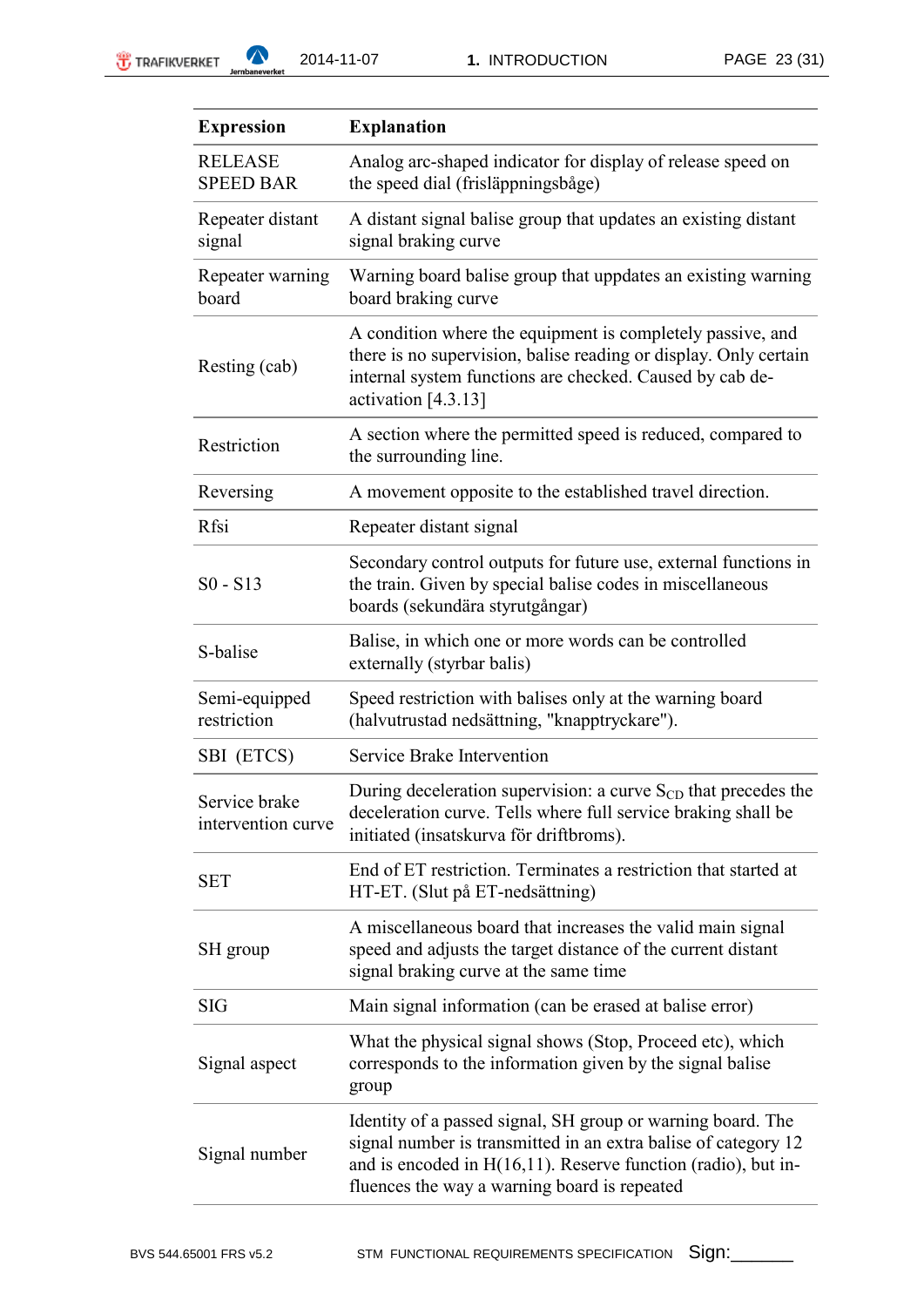**TRAFIKVERKET** 

| <b>Expression</b>                 | <b>Explanation</b>                                                                                                                                                                                                         |
|-----------------------------------|----------------------------------------------------------------------------------------------------------------------------------------------------------------------------------------------------------------------------|
| <b>SK</b>                         | Landslide protection speed category (SKred)                                                                                                                                                                                |
| <b>SK1 - SK2</b>                  | End of curve restriction (Slut på Kurvbetingad nedsättning).                                                                                                                                                               |
| Soft braking curve                | A braking curve computed for low adhesion, when the driver<br>has selected HALKA (mjuk övervakning)                                                                                                                        |
| Speed bars                        | Analog, coloured arc-shaped bars that displays speed in-<br>formation on the speed dial of the DMI: MAX SPEED BAR<br>+ TARGET SPEED BAR + RELEASE SPEED BAR<br>(takhastighetsbåge + målhastighetsbåge + frisläppningsbåge) |
| Speed board                       | Balise group with a message related to a real or a fictitious<br>speed board, or to a level crossing or landslide protection                                                                                               |
| Speed dial                        | A circle-formed indicator on which analog speeds can be dis-<br>played on the DMI (hastighetsmätare)                                                                                                                       |
| Speed indicators                  | Digital speed indicators on the DMI: PRE INDICATOR $+$<br>MAIN INDICATOR (för- och huvudindikator)                                                                                                                         |
| Speed pointer                     | Shows current train speed on the speed dial of the DMI<br>(hastighetsvisare)                                                                                                                                               |
| <b>SPTS</b>                       | Selective end of PT-restriction (only HT). (Selektivt slut på<br>PT-nedsättning).                                                                                                                                          |
| <b>SPTT</b>                       | End of all PT-restrictions (Slut på alla PT-nedsättningar).                                                                                                                                                                |
| <b>SSK</b>                        | End of landslide warning restriction (Slut på SKred-<br>varningssträcka.)                                                                                                                                                  |
| SSP (ETCS)                        | Static Speed Profile (which may affect the Planning area)                                                                                                                                                                  |
| <b>Start of Mission</b><br>(ETCS) | A procedure which makes the ETCS system (and its STM's)<br>ready to go                                                                                                                                                     |
| Startup                           | A procedure which makes the STM ready to go                                                                                                                                                                                |
| <b>State</b>                      | STM operational state (driftläge)                                                                                                                                                                                          |
| Sth                               | A Swedish abbreviation related to the general max speed of<br>the train, Största tillåtna hastighet                                                                                                                        |
| <b>STM</b>                        | Specific Transmission Module. Here: the ATC2-STM unit<br>that supervises speed and communicates with the ETCS                                                                                                              |
| STM brake                         | Brake order from the ATC2-STM onboard equipment                                                                                                                                                                            |
| <b>STM</b> failure                | Operational disturbance in the on-board ATC2-STM system                                                                                                                                                                    |
| STM max speed                     | An STM max speed parameter, $V_{STM}$ , which depends on<br>block length and braking characteristics of the train. Can be<br>changed during the mission. See also "ETCS max speed".                                        |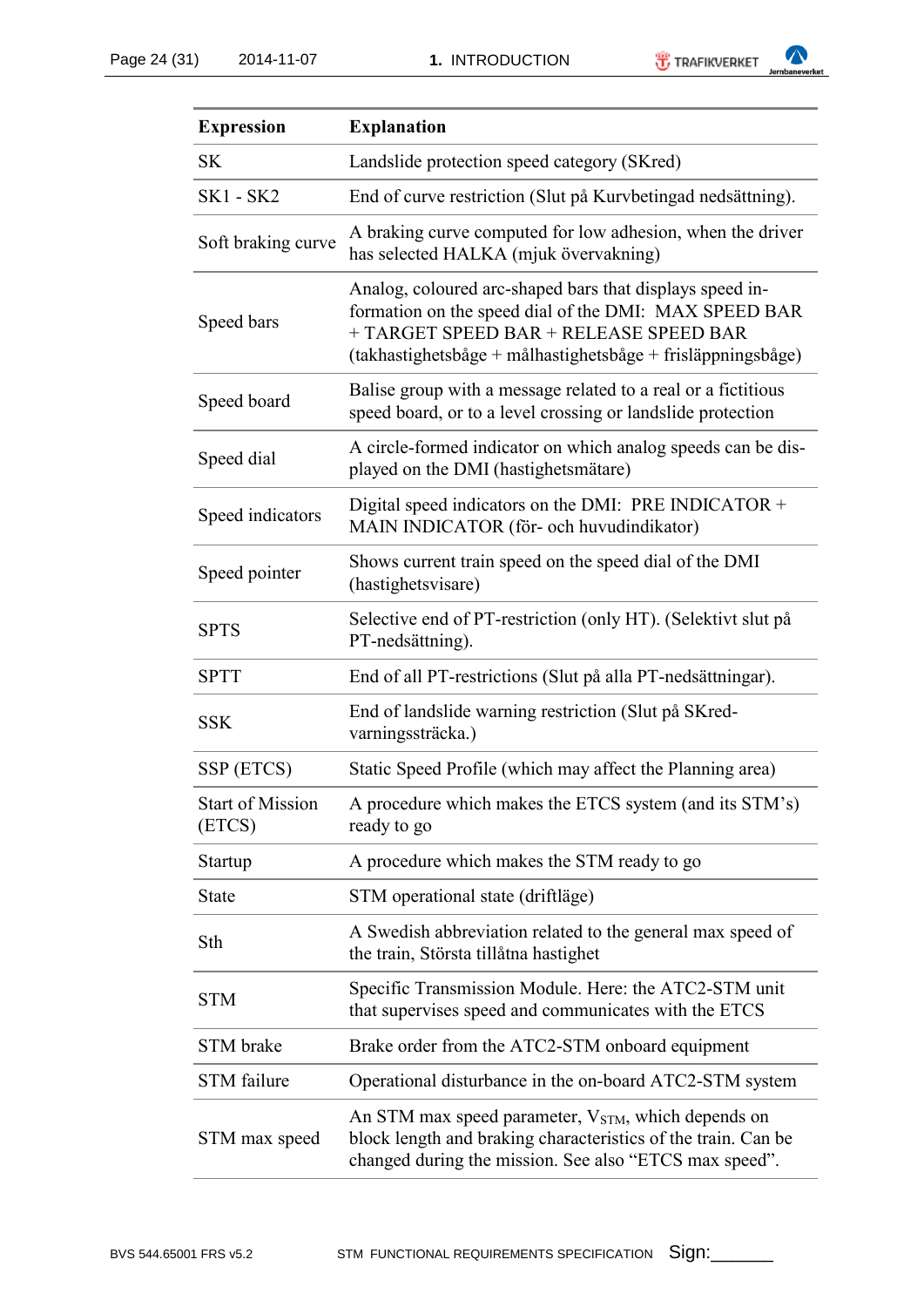$\bigwedge$ ernbaneverk

| <b>Expression</b>                 | <b>Explanation</b>                                                                                                                                                                                          |
|-----------------------------------|-------------------------------------------------------------------------------------------------------------------------------------------------------------------------------------------------------------|
| <b>STM Shunting</b>               | A sub-state to Data Available, in which the STM permits the<br>train to pass stop signals. Initiated by the driver                                                                                          |
| <b>SU</b>                         | End of Installation area (Slut ATC-arbetsområde /<br>Utbyggnadsområde).                                                                                                                                     |
| $SV1 - SV3$                       | End of level crossing restriction (Slut på nedsättning vid<br>Vägkorsning).                                                                                                                                 |
| Synchronization                   | Method to indentify the beginning and end of a message in a<br>serial data flow                                                                                                                             |
| T                                 | Line speed category, a compulsory max speed (Tvingande).                                                                                                                                                    |
| Target distance                   | Distance to the target point of a braking curve (or to the point<br>of preset speed increase). Consists of a basic target distance<br>but is sometimes prolonged by an extension distance (mål-<br>avstånd) |
| Target point                      | The point where the target speed of a braking curve is chan-<br>ged to a max speed and supervised as such (målpunkt). Ex-<br>ception: after Expect Stop, the release speed will be used.                    |
| Target speed                      | The speed to which the train shall slow down after braking.<br>Can be given at distant signals and warning boards. May be<br>increased according to a K1 or K2 exceed level (målhastighet)                  |
| <b>TARGET SPEED</b><br><b>BAR</b> | Analog arc-shaped indicator which shows coming restrictions<br>on the DMI (målhastighetsbåge)                                                                                                               |
| Target window                     | A distance that covers the target point with 80120 % of the<br>OT target distance aiming at this point. Lowest value $\pm 12$ m<br>(målpunktsfönster)                                                       |
| TBD                               | To Be Defined                                                                                                                                                                                               |
| Telegram                          | Consists of a by the onboard equipment received message<br>(data bits) plus a synchronization word.                                                                                                         |
|                                   | a) Of a braking curve: when the braking curve is erased                                                                                                                                                     |
| Termination                       | b) Of a restriction: when the restriction is erased.                                                                                                                                                        |
| Train                             | One or more trackborne vehicles, where at least the leading<br>one (the engine) is equipped with ETCS and STM units                                                                                         |
| Train data                        | Information about the train, entered by the driver (or preset in<br>some type of computer memory)                                                                                                           |
| Train data input                  | When the train data is entered to the onboard system by the<br>driver                                                                                                                                       |
| Train length<br>(ETCS)            | The length of the train. Belongs to ETCS train data.                                                                                                                                                        |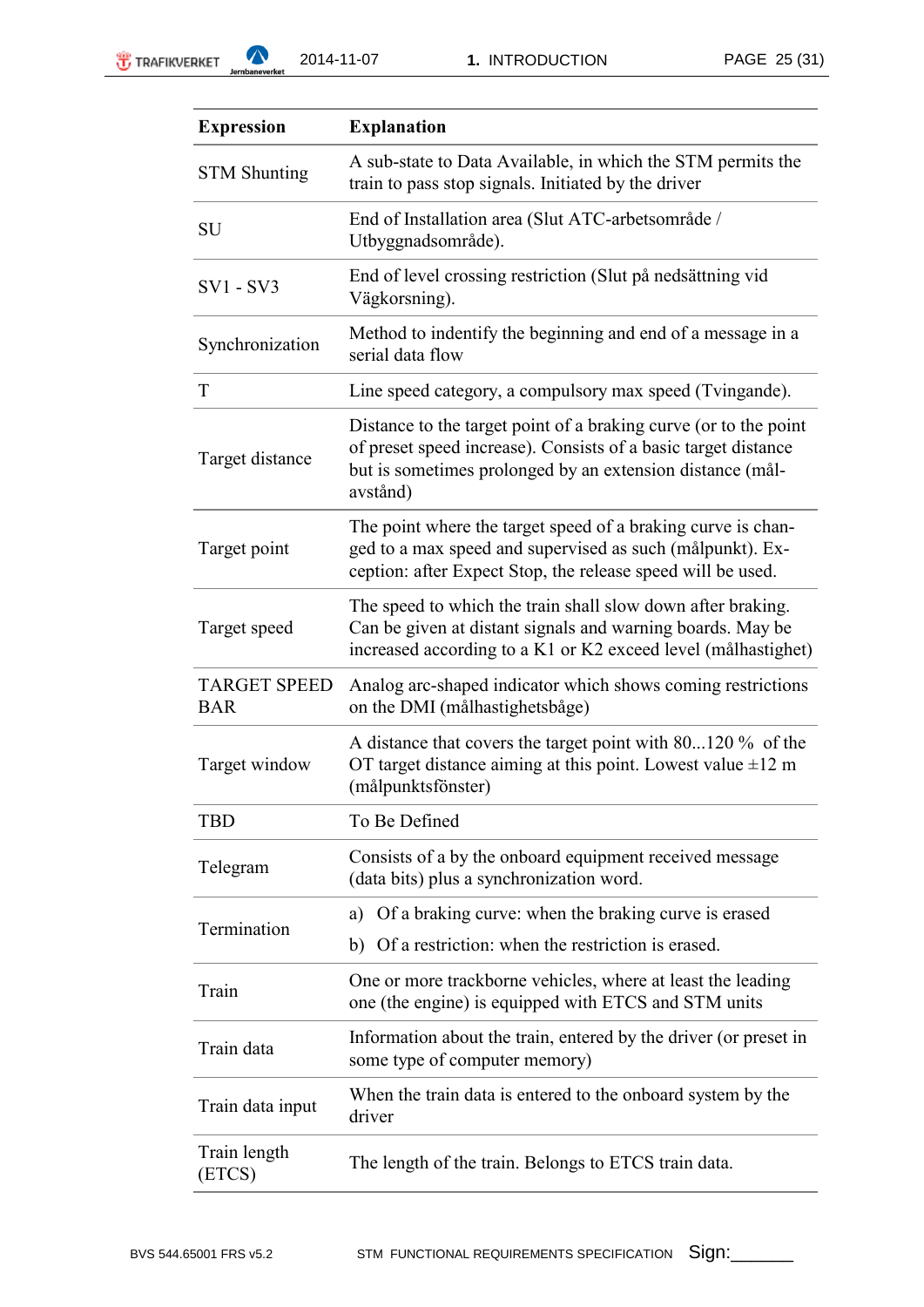| <b>Expression</b>         | <b>Explanation</b>                                                                                                                             |
|---------------------------|------------------------------------------------------------------------------------------------------------------------------------------------|
| Train length delay        | A function which holds back a speed increase until the whole<br>train has passed the end of a speed restriction.                               |
| Train parameters          | See "Train data"                                                                                                                               |
| <b>Travel direction</b>   | A defined direction of movement, usually the one that the<br>train shall have to its destination.                                              |
| $V_{\text{DARK}}$         | Max speed used in "dark" areas where there is none or limited<br>display, such as Non-equipped area                                            |
| $\rm V_{FSI}$             | Distant signal speed from a signal balise group (försignal-<br>hastighet)                                                                      |
| $V_{HSI}$                 | Main signal speed from a signal, SH or speed board group<br>(huvudsignalhastighet)                                                             |
| $V_{HT}$                  | Maximum speed from a speed board balise group                                                                                                  |
| $V_{MAX}$                 | Maximum permitted speed in general (gällande takhastighet),<br>see also "Max speed"                                                            |
| $V_{\text{OTG}}$          | Target speed or max speed given by an OTG balise. Is<br>changed from target to max speed when a border balise group<br>is passed.              |
| $V_{REL}$                 | Release speed (frisläppningshastighet / Ö-hastighet)                                                                                           |
| <b>V</b> REVERSE          | Max speed limit which applies while the train is reversing                                                                                     |
| $V_{\rm SEMI}$            | Max speed for a semi-equipped speed restriction                                                                                                |
| V <sub>STAT</sub>         | Speed limit used after Start of Mission and after shunting                                                                                     |
| V <sub>STH</sub>          | Maximum permitted speed of the train. Is entered as train<br>data. This refers to the STM max speed. $(Sth = Största)$<br>Tillåtna Hastighet). |
| V <sub>TARG</sub>         | Target speed from distant signal or warning board or in a<br>braking curve (målhastighet)                                                      |
| V <sub>TRAIN</sub> (ETCS) | The current train or vehicle speed, computed by the ETCS                                                                                       |
| $V1 - V3$                 | Level crossing speed categories. Supervision for faulty level<br>crossings                                                                     |
| VÄXLING (in-<br>dicator)  | Indicator which shows that the ATC is in STM Shunting state.                                                                                   |
| VÄXLING (but-<br>ton)     | Button, used to enter STM shunting                                                                                                             |
| Warning board             | A balise group that gives a message for a real or a fictitious<br>warning speed board, or for a level crossing or land slide pro-<br>tection   |
|                           |                                                                                                                                                |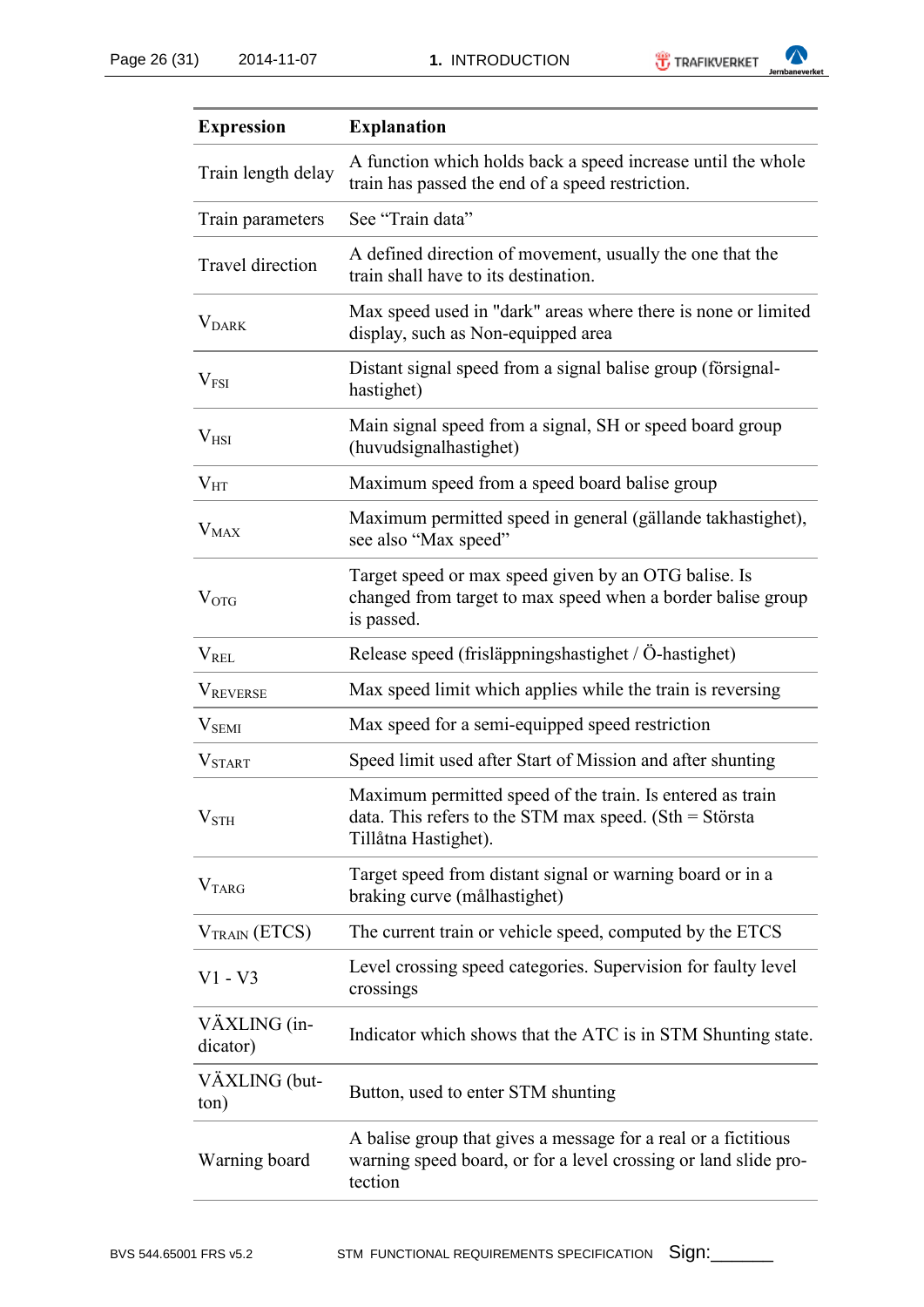$\bigwedge$ ernbanever

| <b>Expression</b>       | <b>Explanation</b>                                                                   |
|-------------------------|--------------------------------------------------------------------------------------|
| Warning limit<br>(ETCS) | When this limit is reached, bar colours will change to a<br>warning colour (orange). |
| Warning tone            | A short $f2$ tone of 0.3 s duration                                                  |
| YZ word                 | The Y and Z balise words used together as one 16-bit word                            |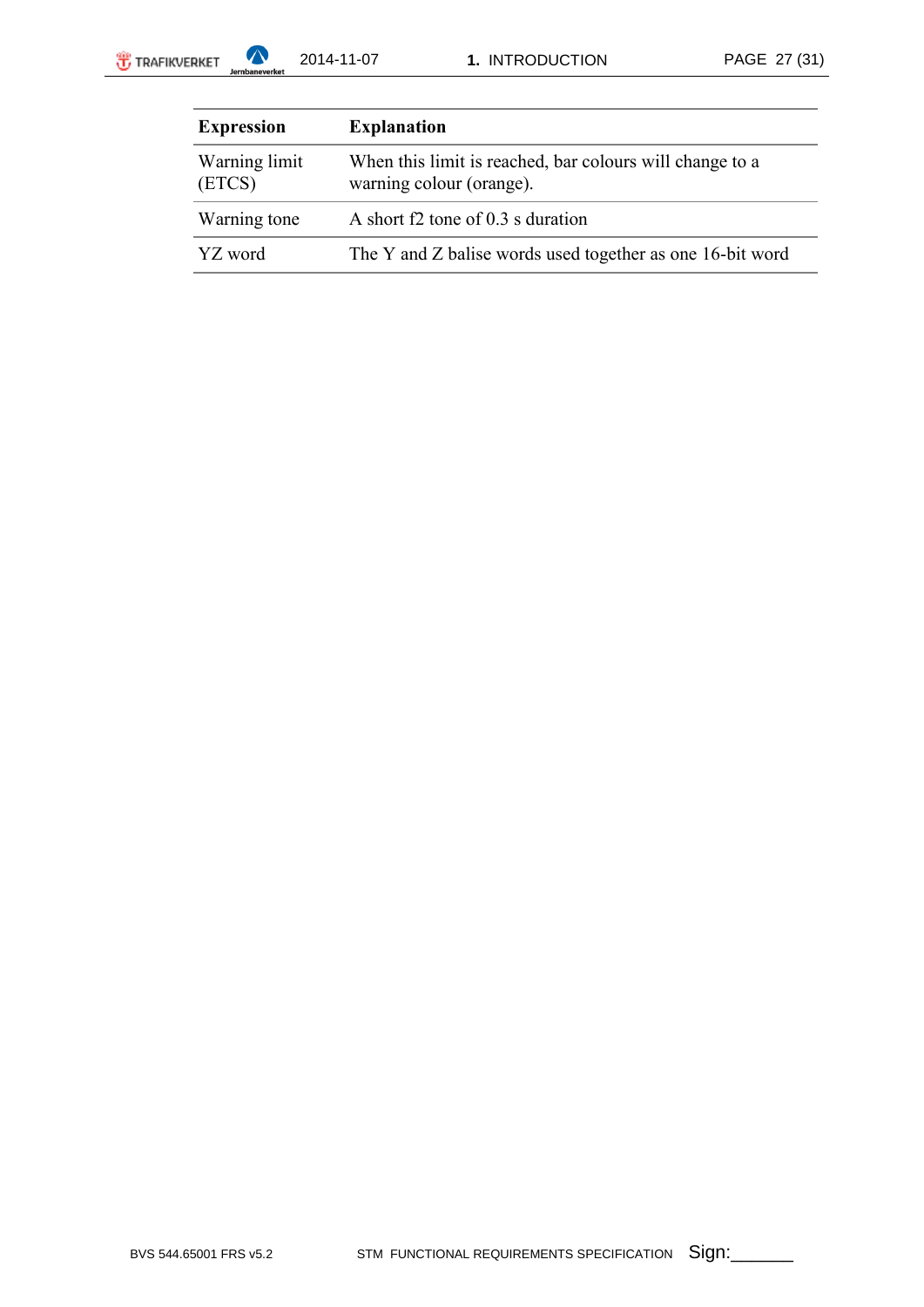$\sqrt{2}$ 

(blank)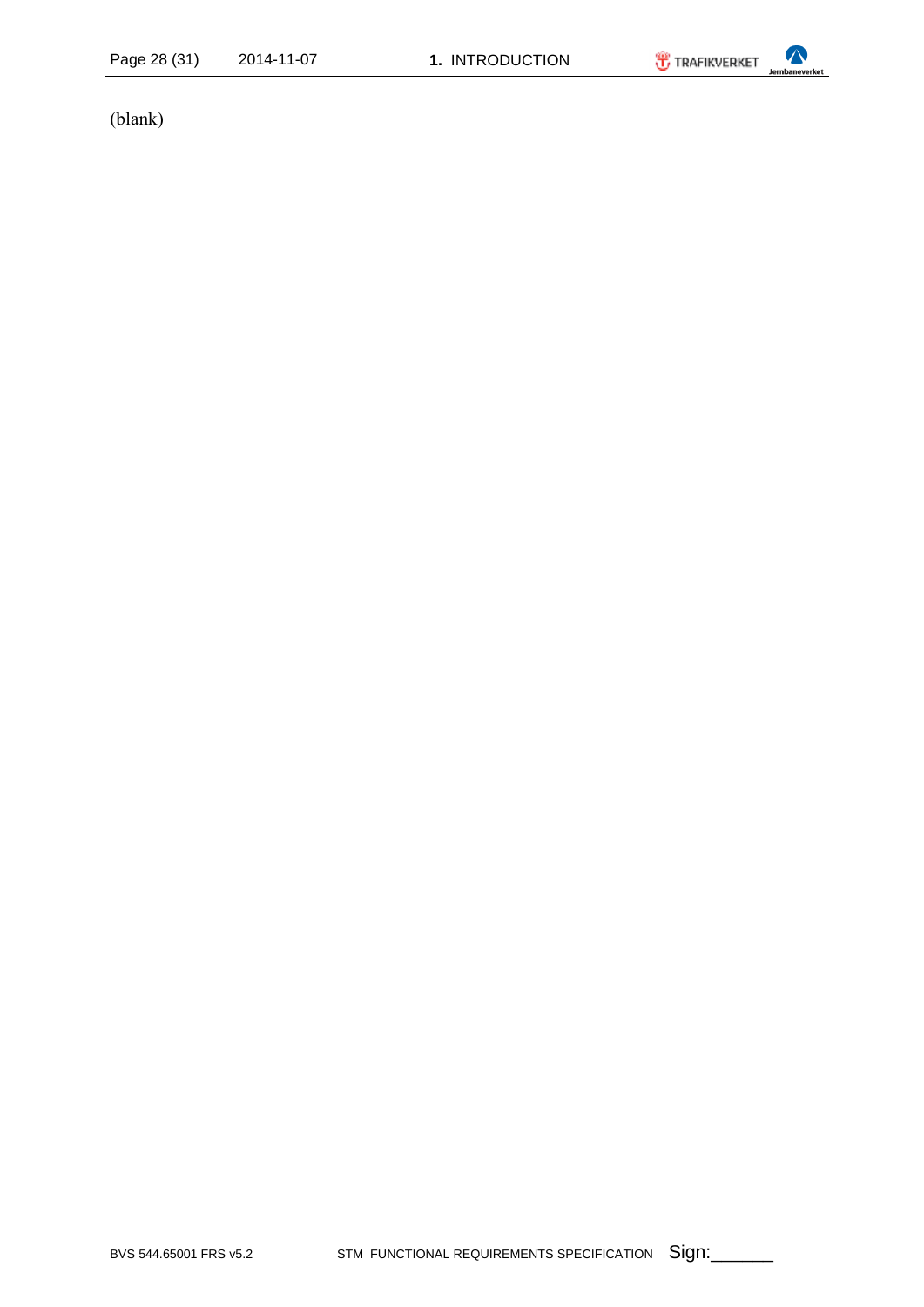### <span id="page-28-0"></span>**1.3 NATIONAL STM**

Major changes that were introduced when the former european ATC2-STM was changed to a national ATC2-STM, or advantages with the national ATC2-STM:

- The STM does not have to give the ETCS any movement authority, static speed profile, gradient information or reference location messages.<sup>1)</sup>
- The STM does not have to perform a number of complicated tasks to prevent unnecessary ETCS emergency braking in connection with passing of signals  $(EOA, LOA)$ .  $^{2}$
- The STM supervises every speed restriction and braking curve  $2^{2}$
- The STM can set its own overspeed limits for STM brake intervention, which do not have to be as restrictive as the ETCS speed margins<sup>5)</sup>
- The STM decides when a brake intervention is needed (or not).  $2^{2}$
- The STM determines which max speed or target speed that is indicated (or not) $^{2)}$
- $-$  Digital speed indicators:  $4$ )
	- Indication of more than one braking curve is now possible
	- For level crossings, the indication can now be inhibited until they are relevant
	- Suitable indications in different STM areas or conditions
	- Distinguishing certain target speeds from others (distance extensions, level crossings)
	- Indication of when the release point has been passed
- $-$  Planning area  $4$ )
- Compensation for track gradients according to national rules  $2$ )
- Expect stop: Release speeds and release points can now be supervised according to national rules and speed margins<sup>2)</sup>
- The ETCS national values are not needed (restricting) anymore. Example: emergency braking can now be released before the train has stopped (if admitted by the national rules).  $^{2)}$
- National STM train data for the braking capacity of the train are not so restrictive as the corresponding european ETCS train data<sup>5)</sup>
- The ATC2-STM system can measure brake pressure, which means that:
	- The STM braking functions can be checked  $3$ )
	- The brake pressure value can be used to find out if the driver is braking, which delays the brake intervention curve  $5$ )

#### Explanations:

- 1) This makes the system more robust
- 2) Decreased risk of unnecessary brake intervention
- 3) Increased safety
- 4) More information to the driver
- 5) Increased track capacity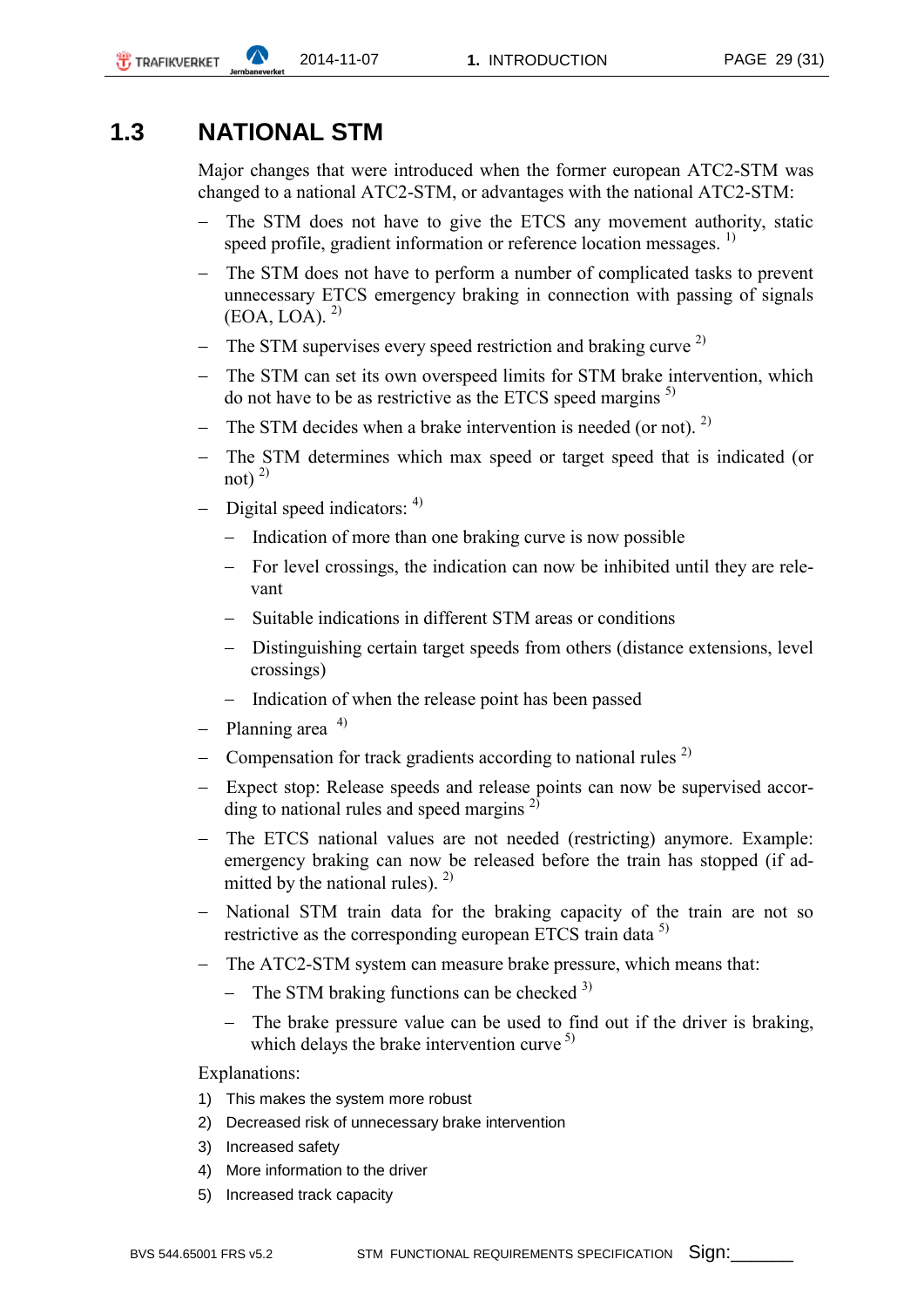$\sqrt{2}$ 

(blank)